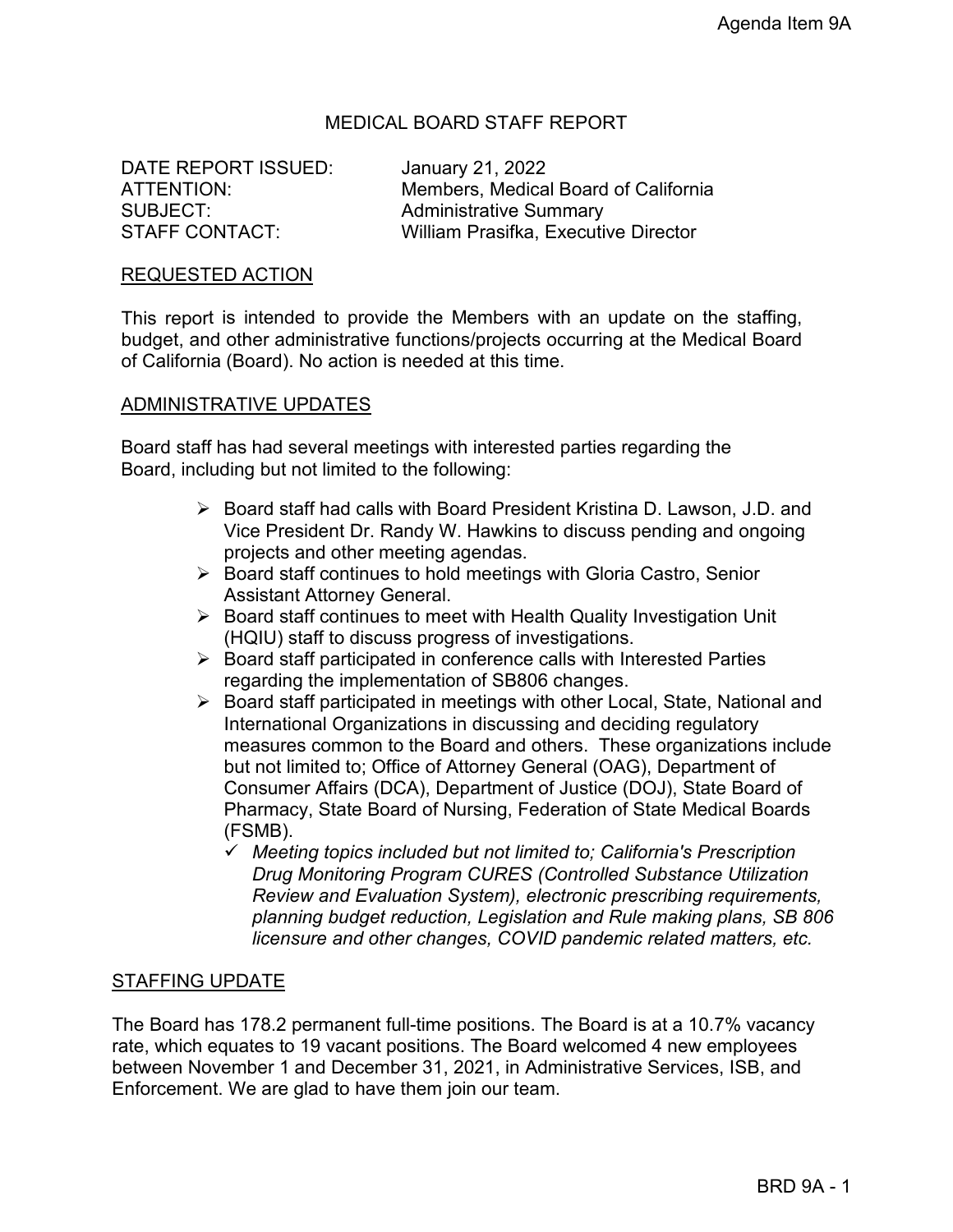## BUDGET UPDATE

Since the November 2021 meeting, Board's estimated fund condition reflects positive improvement because of reduced spending, marginal increase in fees collected based on SB 806 fee increase, etc. The Board's funds are projected to be at 1.9 months reserve by the end of FY 2021-22 with a \$18 million dollar loan, if needed, from another DCA fund in FY 2021-2022 as General Fund Transfer.

#### CORONAVIRUS (COVID-19) UPDATE

Board staff continue to participate in weekly COVID testing on Thursdays. During January 2022, we have had a major outbreak throughout the MBC Family with COVID. Eight employees missed one or more days of work just the week of January 17-21 due to positive COVID tests, quarantine, and other COVID-related needs.

#### EXTERNAL COMMUNICATIONS UPDATE

In late December, the Board posted the 4<sup>th</sup> Quarter 2021 edition of Medical Board [News.](https://www.mbc.ca.gov/News/Newsletter/2021-Vol159.aspx) The issue focused on changes to the Board brought by SB 806, the Board's sunset bill. The newsletter details the SB 806 changes and several other laws that took effect on January 1, 2022. Board staff posted the newsletter to the Board's website, social media sites, and sent it to stakeholders through the Board's various listservs.

To prepare Board licensees for SB 806, the Board launched a [special webpage](https://www.mbc.ca.gov/About/Laws/SB806.aspx) in late December dedicated to the sunset bill. The webpage features detailed descriptions of the various changes to the Board's Enforcement and Licensing programs, including a chart that outlines the fees that increased. Board staff sent an e-blast to all licensees (and related organizations) informing them of the webpage.

In early January 2022, the Board's Licensing Program hosted a live webinar to provide an overview of the changes to licensing requirements for postgraduate training instituted by SB 806. Board staff provided a presentation regarding the changes to postgraduate training requirements and answered numerous questions from 306 attendees. Board staff posted the webinar for those who were unable to attend on its [YouTube channel](https://www.youtube.com/watch?v=HIMk8wcInts) and website.

To further prepare licensees for the changes to electronic prescribing pursuant to AB 2789, the Board sent an email to all licensees in early December, reminding them again of the mandatory e-prescribing requirement, with certain exceptions, beginning January 1, 2022, for all prescribers.

In early January, Board staff issued an 11-page [memo](https://www.mbc.ca.gov/Download/Documents/MBCLegislativeRequests-20220105.pdf) to members of the State Legislature, the Governor's Administration, and the media regarding legislative proposals sought by the Board to improve consumer protection in California. The memo received coverage in several news outlets including the [Los Angeles Times](https://www.latimes.com/california/story/2022-01-07/state-medical-board-seeks-far-reaching-reforms-to-discipline-bad-doctors) and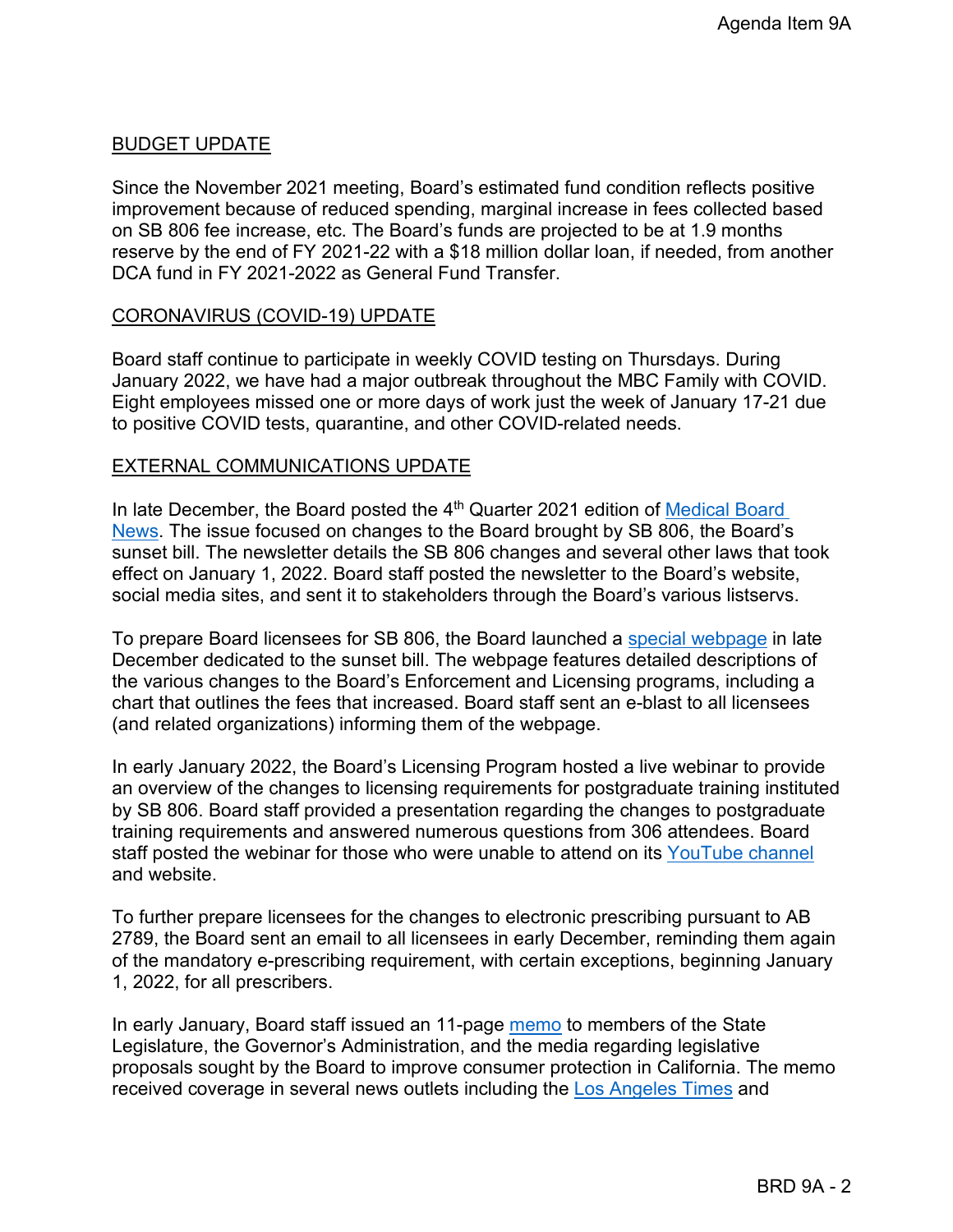featured comments from state lawmakers, Board President Kristina D. Lawson, and the California Medical Association. The article reported on the Board's efforts to pursue legislation to ensure that it has the necessary tools to pursue its mission of consumer protection in California. In addition, Board staff have been in contact the Legislature, the Governor's Administration, and advocates regarding the Board's priorities.

The Board amplified COVID-19 information published by the California Department of Public Health (CDPH) and the Department of Healthcare Services (DHCS) on the Board's social media accounts. In addition, the Board shared the social messages of the Department of Consumer Affairs (DCA) regarding a request for proposals for an enforcement monitor that is to provide a comprehensive, independent, and unbiased review of the Board's Enforcement Program to the State Legislature pursuant to SB 806.

Board staff sent an email message to out-of-state physicians practicing medicine in California, through the Emergency Medical Services Authority (EMSA), encouraging them to apply for California licensure. These physicians are practicing in California pursuant to the Governor's Executive Order (expiring on March 31, 2022) allowing outof-state physicians to assist during the global pandemic.

To help combat disability insurance fraud committed through the Employment Development Department (EDD), the Board sent out messages informing licensees of this issue and stating it will no longer accept paper forms requesting a change of address. The Board also sent out messages to licensees informing them of ID.ME, technology incorporated by EDD to block disability fraud attempts.

Finally, the Board issued several email blasts on behalf of the Board's partners including CDPH and DHCS informing them on topics such as an increase in cases of congenital syphilis and perinatal HIV transmissions in California, the transition from the current Medi-Cal managed care delivery system to Fee-For-Service under Medi-Cal Rx, a new data collection vendor for CURES, and the redistribution of nearly expired naloxone units.

### REMOTE WORKING UPDATE

*(This to account for total positions filled, also includes temporary employees)*

53 employees do not telework, or they telework on an as needed basis 45 employees telework 50% or less per month 66 employees telework 60% or more per month

### INFORMATION SYSTEMS BRANCH UPDATE

### **Complaint Tracking System**

Proof of Concept Web Services have been created to obtain real-time Complaint Data from the BreEZe system. Testing performed in January 2022 confirmed these Web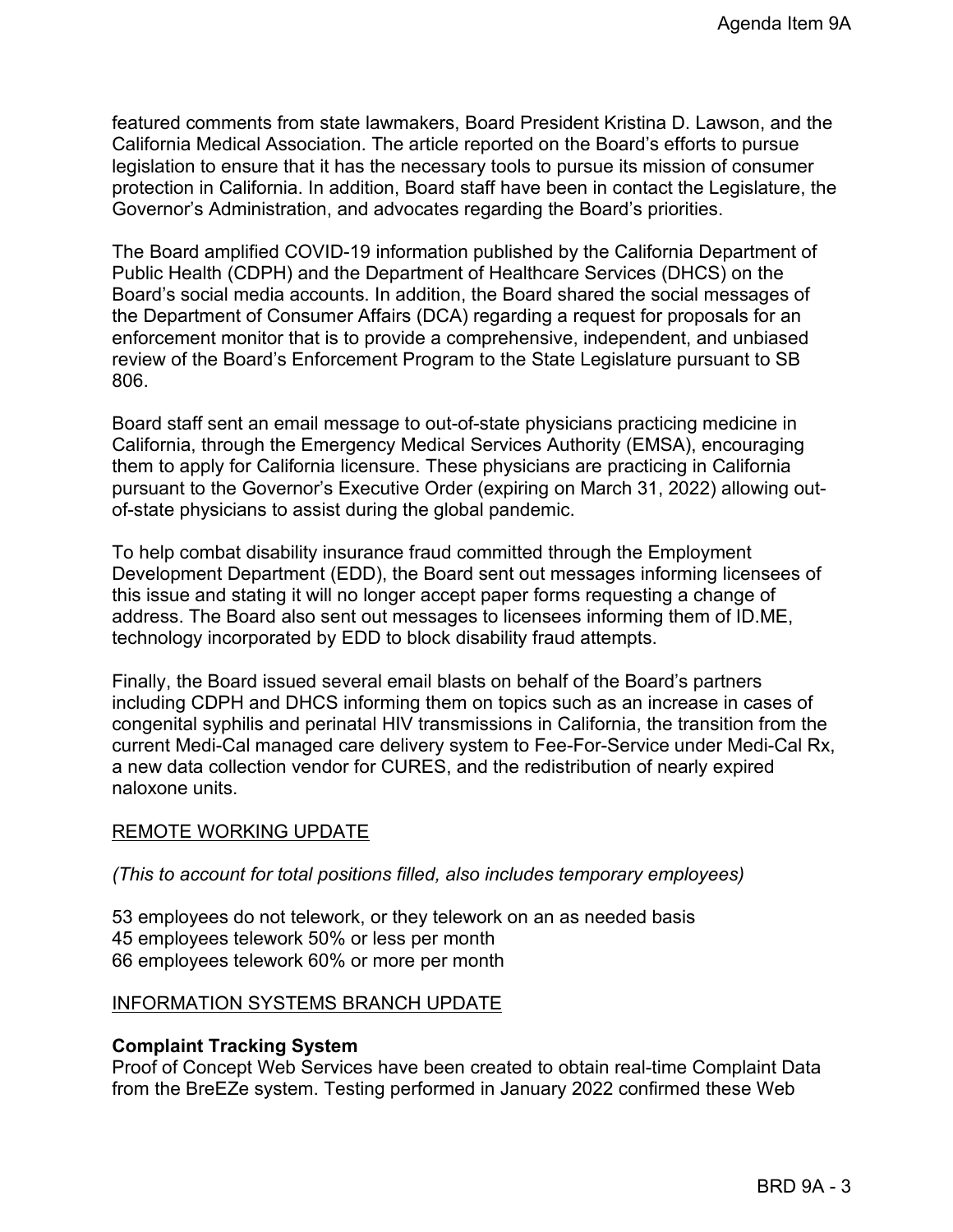Services will be viable for use in the Complaint Tracking System. This step was necessary to determine if consultant services would be required for this portion of the project dependencies. Development of the SIMM 19 Stage 1 Business Analysis Project Plan can now be completed and submitted for approval to Department of Consumer Affairs and California Department of Technology oversight. Part of this Project Plan includes identifying Business Problems/Opportunities and Objectives for assessing success at the completion of the project and timeline for development and testing. A presentation of the requirements, planned features, and expected timeline will be made at the May 2022 board meeting.

#### **Physician Survey Redesign**

AB 133 authorizes the California Department of Health Care Access and Information (HCAI), formally the California Office of Statewide Health Planning and Development (OSHPD), to collect additional workforce data from healing arts boards through California Business and Professions Code 502 effective July 1, 2022. Additional data collection items include anticipated year of retirement, physical address of primary and secondary practice locations and types, date of birth, gender identify, National Provider Identifier (NPI), work hours, sexual orientation, and disability status. These additions will require significant changes to the new system, and it was determined that holding off on the new survey application launch until these changes could be incorporated would be best for all. New target launch date is by July 1, 2022.

### **"Print Yourself" Wallet License and Notice to Consumers Signs with QR Codes**

Allowing licensees to print their own Wallet License Cards will save the Board resources in the generating, printing, and mailing of the plastic cards, which are not as common or useful as they once were. Licensees will be able to forward the PDF version of their Wallet License to their employers and others as needed and they will be instantly available instead of the 4-6 weeks it currently takes for plastic cards to reach licensees.

A Notice to Consumer Sign with a QR code allowing a patient in a waiting room to scan and check the license of the provider they are waiting to see, will be a valuable tool for helping to inform consumers. While a Notice to Consumer Sign with a QR code present is not required by the CCR section, we hope adding the feature into a tool that makes creating a compliant and official looking sign easy for licensees, will aid adoption.

The "Print Yourself" Wallet License and Notice to Consumers Signs with QR Codes are estimated to be fully available by the end of the year. A second phase of the Wallet License project is already being discussed to skip the printing all together and offer electronic licenses in the form of Apple Wallet (iPhone) and Google Pay (Android) Passes, allowing licenses to keep the license on their phone like an electronic airline boarding pass or concert ticket.

February 2022 Update: The "Print Yourself" Wallet License Generator soft launched in December 2022 with release to newly licensed individuals. In January 2022, the soft launch was extended to renewing licensees. Website and form changes are currently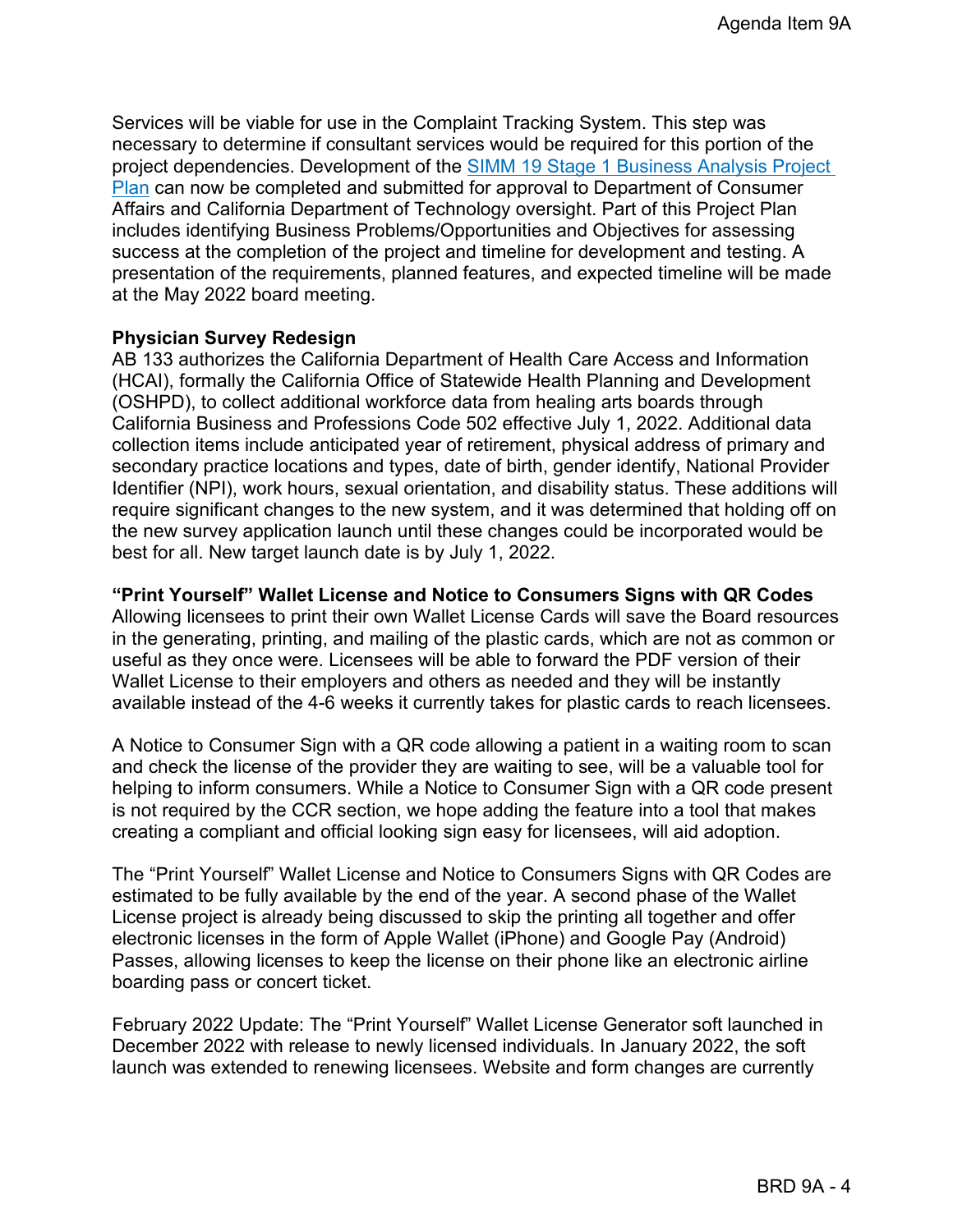underway to phase out references to plastic card printing with all vendor plastic card generation to be discontinued by July 2022.

### **Direct Online Certification Submission (DOCS) Update**

User registration for Medical Schools and Postgraduate Training Programs continues to rise. 294 Medical School Users representing 202 Medical Schools world-wide and 921 Postgraduate Training Program Users representing 1743 Postgraduate Training Programs at 305 Facilities. More than 19,250+ documents have been uploaded for 7,600+ applicants. Licensing analysts are now notified by email immediately when a document is uploaded for applications, they are assigned to in the Breeze system to further speed up processing times.

#### **Online Complaint Form Redesign – DELAYED**

The Information System Branch Business Integration team is working with the Department of Consumer Affairs (DCA) Office of Information Services (OIS) BreEZe team to implement the recent changes made to the Board's hard copy Complaint Form to the BreEZe Online Complaint Form. The goal of these updates is to streamline the forms to attempt to collect as much relevant data and releases as possible in the early stages of the complaint submission process. The paper form updates have led to an increase in initially required information and releases being provided in complaints being submitted in hard copy. On May 5, 2021, the BreEZe Online Complaint Form was updated to warn individuals who submit a complaint anonymously, that if the Board is unable to obtain documentation or evidence of the complaint allegations, the complaint may not be able to be pursued and it will not be possible provide updates regarding the complaint. The goal is to encourage complainants to provide their contact information so additional communication can occur if necessary. Additional enhancements are still in the development stages as we work with OIS to continue to improve BreEZe. We are currently working with the vendor on changing some of the Breeze screens core functionality to make the process more user friendly for complainants.

February 2022 Update: High priority legislative requirements for other boards and vendor resource limitations at DCA have delayed this project implementation. We are currently waiting on the vendor developers to provide feedback on the detailed business requirements before an implementation timeframe can be set.

#### **WebEx Training Events for the Medical Expert Program**

Four (4) online training events have been scheduled for 2022:

- February 19, 2022
- April 30, 2022
- September 17, 2022
- October 22, 2022

Registration is available for upcoming sessions on the Medical Expert Program section of the Board's website.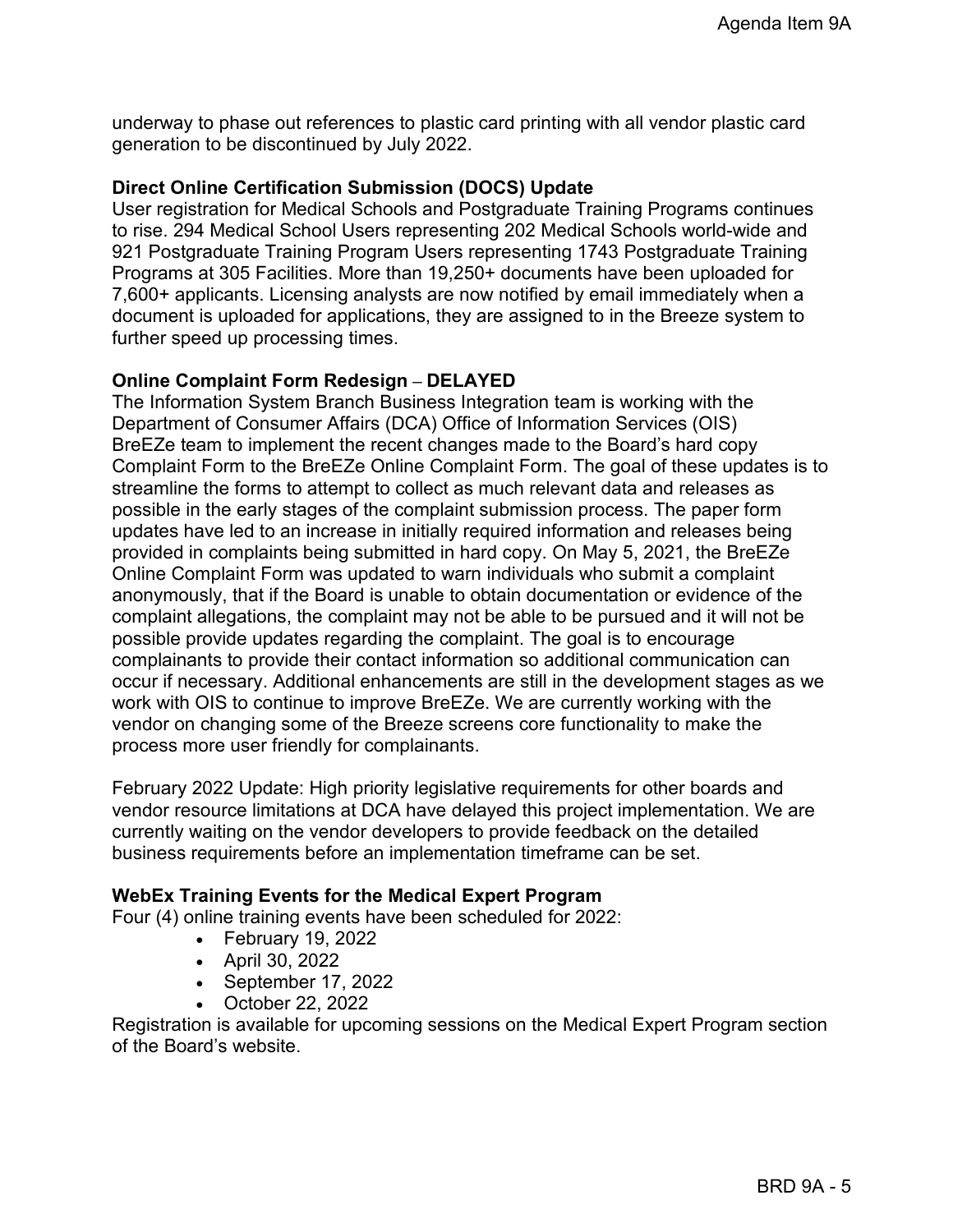| 0758 - Medical Board<br>Analysis of Fund Condition (Dollars in Thousands)<br>FY 2021-22 as of FM05 Projections | <b>PY</b>             | <b>Actuals</b><br>2019-20 2020-21 2021-22 2022-23 | <b>CY</b>             | BY                              | <b>BY+1</b><br>2023-24  |
|----------------------------------------------------------------------------------------------------------------|-----------------------|---------------------------------------------------|-----------------------|---------------------------------|-------------------------|
| <b>BEGINNING BALANCE</b>                                                                                       | \$27,155              | \$18,919                                          | \$7,940               | \$14,228                        | \$4,621                 |
| Prior Year Adjustment                                                                                          | $-$ \$858             | $-$1,116$                                         | \$0                   | \$0                             | \$0                     |
| Adjusted Beginning Balance                                                                                     | \$26,297              | \$17,803                                          | \$7,940               | \$14,228                        | \$4,621                 |
| REVENUES, TRANSFERS AND OTHER ADJUSTMENTS<br>Revenues                                                          |                       |                                                   |                       |                                 |                         |
| 4129200 - Other regulatory fees                                                                                | \$443                 | \$481                                             | \$470                 | \$1,017                         | \$1,017                 |
| 4129400 - Other regulatory licenses and permits                                                                | \$7,333               | \$6,278                                           | \$5,738               | \$9,602                         | \$9,602                 |
| 4127400 - Renewal fees                                                                                         | \$51,109              | \$52,793                                          | \$60,632              | \$59,399                        | \$59,399                |
| 4121200 - Delinquent fees                                                                                      | \$116                 | \$130                                             | \$118                 | \$135                           | \$135                   |
| 4163000 - Income from surplus money investments                                                                | \$695                 | \$138                                             | \$30                  | \$28                            | \$0                     |
| 4171400 - Escheat of unclaimed checks and warrants                                                             | \$61                  | \$40                                              | \$27                  | \$0                             | \$8                     |
| 4172500 - Miscellaneous revenues                                                                               | \$4                   | \$4                                               | \$7                   | \$355                           | \$15                    |
| 4173000 - Penalty Assessments- Other                                                                           |                       | \$50                                              | \$110                 | \$25                            |                         |
| 4173500 - Settlements and Judgments - Other                                                                    | \$0                   | \$27                                              | \$0                   | \$0                             | \$0                     |
| Totals, Revenues                                                                                               | \$59,761              | \$59,941                                          | \$67,132              | \$70,561                        | \$70,176                |
| General Fund Transfers and Other Adjustments                                                                   | \$0                   | \$0                                               | \$18,000              | \$0                             | $-$18,180$              |
| TOTALS, REVENUES, TRANSFERS AND OTHER ADJUSTMENTS                                                              | \$59,761              | \$59,941                                          | \$85,132              | \$70,561                        | \$51,996                |
| <b>TOTAL RESOURCES</b>                                                                                         | \$86,058<br><b>PY</b> | \$77,744<br><b>PY</b>                             | \$93,072<br><b>CY</b> | \$84,789<br>BY                  | \$56,617<br><b>BY+1</b> |
| <b>EXPENDITURES AND EXPENDITURE ADJUSTMENTS</b><br>Expenditures:                                               |                       |                                                   |                       | 2019-20 2020-21 2021-22 2022-23 | 2023-24                 |
| 1111 Program Expenditures (State Operations)                                                                   | \$62,755              | \$65,791                                          | \$74,841              | \$75,454                        | \$77,718                |
| 8880 Financial Information System for California (State Operations)                                            | $-$ \$8               | \$0                                               | \$0                   | \$0                             | \$0                     |
| 9892 Supplemental Pension Payments (State Operations)                                                          | \$685                 | \$685                                             | \$685                 | \$685                           | \$685                   |
| 9900 Statewide Pro Rata                                                                                        | \$3,707               | \$3,328                                           | \$4,218               | \$4,929                         | \$4,218                 |
| TOTALS, EXPENDITURES AND EXPENDITURE ADJUSTMENTS                                                               | \$67,139              | \$69,804                                          | \$79,744              | \$81,068                        | \$82,621                |
| Unscheduled Reimbursements                                                                                     | \$0                   | \$0                                               | \$900                 | \$900                           | \$900                   |
| <b>FUND BALANCE</b>                                                                                            |                       |                                                   |                       |                                 |                         |
| Reserve for economic uncertainties                                                                             | \$18,919              | \$7,940                                           | \$14,228              | \$4,621                         | $-$25,104$              |
| <b>Months in Reserve</b>                                                                                       | 3.3                   | 1.2                                               | 2.1                   | 0.7                             | $-3.6$                  |

**NOTES:**

Assumes workload and revenue projections are realized in BY +1 and ongoing. Expenditure growth projected at 3% beginning BY +1. CY revenue and expenditures are projections.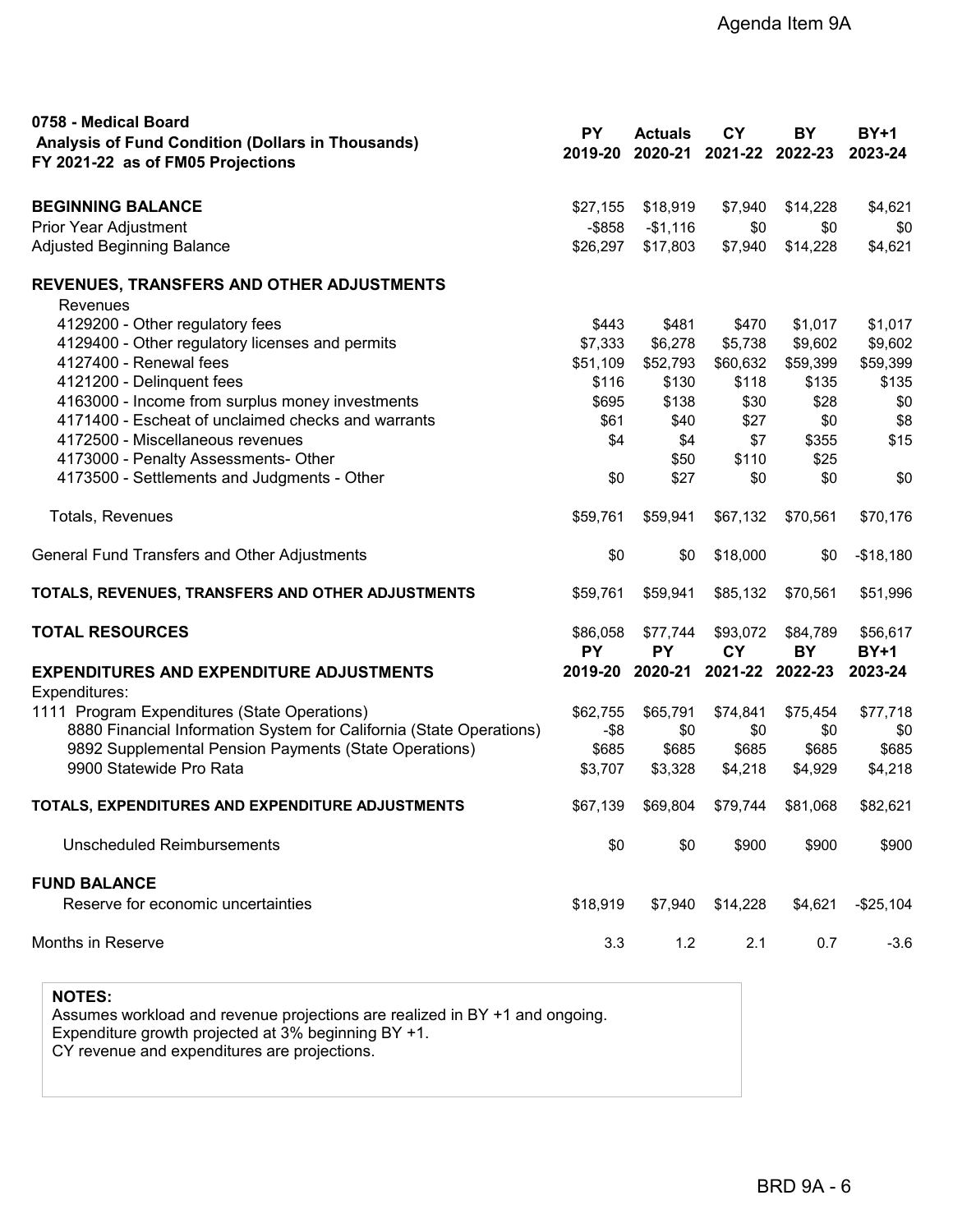# **MEDICAL BOARD OF CALIFORNIA ATTORNEY GENERAL EXPENDITURES FY 2021-22 FM05 DOJ AGENCY CODE 003573 - ENFORCEMENT (11111330)**

| July<br><b>Attorney Services</b><br><b>Paralegal Services</b><br><b>Auditor/Analyst Services</b><br><b>Special Agent</b><br><b>Cost of Suit</b>             | Number of Hours<br>5637.50<br>\$<br>886.50<br>\$<br>102.50<br>\$<br>\$<br>0.00      | Rate<br>220.00<br>205.00<br>195.00<br>150.00        | \$<br>\$<br>\$<br>\$<br>\$           | Amount<br>1,240,250.00<br>181,732.50<br>19,987.50                                                    |
|-------------------------------------------------------------------------------------------------------------------------------------------------------------|-------------------------------------------------------------------------------------|-----------------------------------------------------|--------------------------------------|------------------------------------------------------------------------------------------------------|
| August<br><b>Attorney Services</b><br><b>Paralegal Services</b><br><b>Auditor/Analyst Services</b><br><b>Special Agent</b><br><b>Cost of Suit</b>           | Number of Hours<br>6504.50<br>\$<br>812.25<br>\$<br>89.75<br>\$<br>\$<br>0.00       | Rate<br>220.00<br>205.00<br>195.00<br>150.00        | S<br>\$<br>\$<br>\$<br>\$<br>\$<br>S | 1,441,970.00<br>Amount<br>1,430,990.00<br>166,511.25<br>17,501.25<br>4,738.09                        |
| <b>September</b><br><b>Attorney Services</b><br><b>Paralegal Services</b><br><b>Auditor/Analyst Services</b><br><b>Special Agent</b><br><b>Cost of Suit</b> | Number of Hours<br>6528.25<br>\$<br>920.25<br>\$<br>62.75<br>\$<br>0.00<br>\$       | <u>Rate</u><br>220.00<br>205.00<br>195.00<br>150.00 | \$<br>\$<br>\$<br>\$<br>\$<br>\$     | 1,619,740.59<br><u>Amount</u><br>1,436,215.00<br>188,651.25<br>12,236.25<br>2,983.24<br>1,640,085.74 |
| October<br><b>Attorney Services</b><br><b>Paralegal Services</b><br><b>Auditor/Analyst Services</b><br><b>Special Agent</b><br><b>Cost of Suit</b>          | Number of Hours<br>6594.75<br>\$<br>898.50<br>\$<br>75.75<br>\$<br>0.00<br>\$       | Rate<br>220.00<br>205.00<br>195.00<br>150.00        | \$<br>\$<br>\$<br>\$<br>\$           | <u>Amount</u><br>1,450,845.00<br>184,192.50<br>14,771.25<br>646.00                                   |
| <b>November</b><br><b>Attorney Services</b><br><b>Paralegal Services</b><br><b>Auditor/Analyst Services</b><br>Special Agent<br><b>Cost of Suit</b>         | <b>Number of Hours</b><br>5501.75<br>\$<br>638.00<br>\$<br>26.75<br>\$<br>$0.00$ \$ | Rate<br>220.00<br>205.00<br>195.00<br>150.00        | \$<br>\$<br>\$<br>\$<br>P            | 1,650,454.75<br><b>Amount</b><br>1,210,385.00<br>130,790.00<br>5,216.25<br>9,344.83                  |
| <b>December</b><br><b>Attorney Services</b><br><b>Paralegal Services</b><br><b>Auditor/Analyst Services</b><br><b>Special Agent</b><br><b>Cost of Suit</b>  | Number of Hours<br>6012.75<br>\$<br>815.75 \$<br>29.75 \$<br>$0.00$ \$              | <u>Rate</u><br>220.00<br>205.00<br>195.00<br>150.00 | \$<br>\$<br>\$<br>\$<br>\$           | 1,355,736.08<br><b>Amount</b><br>1,322,805.00<br>167,228.75<br>5,801.25<br>4,796.53<br>1,500,631.53  |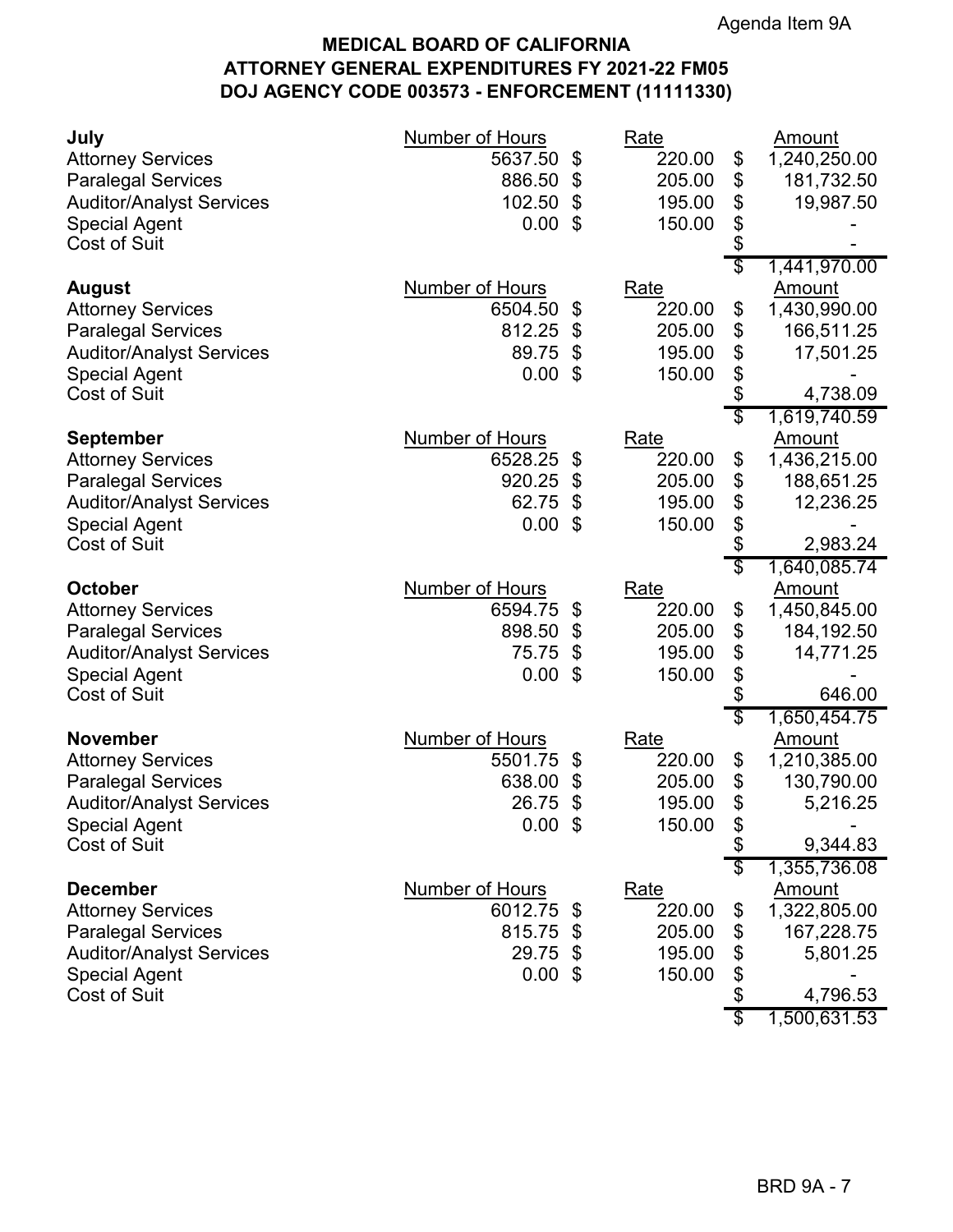# **MEDICAL BOARD OF CALIFORNIA ATTORNEY GENERAL EXPENDITURES FY 2021-22 FM05 DOJ AGENCY CODE 003573 - ENFORCEMENT (11111330)**

| January<br><b>Attorney Services</b><br><b>Paralegal Services</b><br><b>Auditor/Analyst Services</b><br><b>Special Agent</b><br><b>Cost of Suit</b>                                                                                                                      | <b>Number of Hours</b><br>0.00<br>\$<br>0.00<br>\$<br>$\boldsymbol{\mathsf{\$}}$<br>0.00<br>0.00<br>$\mathfrak{L}$                                      | <b>Rate</b><br>220.00<br>\$<br>\$<br>205.00<br>\$<br>195.00<br>\$<br>150.00<br>\$       | <u>Amount</u>     |
|-------------------------------------------------------------------------------------------------------------------------------------------------------------------------------------------------------------------------------------------------------------------------|---------------------------------------------------------------------------------------------------------------------------------------------------------|-----------------------------------------------------------------------------------------|-------------------|
| <b>February</b><br><b>Attorney Services</b><br><b>Paralegal Services</b><br><b>Auditor/Analyst Services</b><br><b>Special Agent</b><br><b>Cost of Suit</b>                                                                                                              | <b>Number of Hours</b><br>0.00<br>\$<br>0.00<br>$\boldsymbol{\mathsf{S}}$<br>\$<br>0.00<br>0.00<br>-\$                                                  | \$<br>Rate<br>220.00<br>\$<br>\$<br>205.00<br>\$<br>195.00<br>\$<br>150.00<br>\$        | <b>Amount</b>     |
| <b>March</b><br><b>Attorney Services</b><br><b>Paralegal Services</b><br><b>Auditor/Analyst Services</b><br><b>Special Agent</b><br><b>Cost of Suit</b>                                                                                                                 | <b>Number of Hours</b><br>\$<br>0.00<br>0.00<br>\$<br>\$<br>0.00<br>0.00<br>\$                                                                          | \$<br>Rate<br>220.00<br>\$<br>\$<br>205.00<br>\$<br>195.00<br>\$<br>150.00<br>\$<br>\$  | <b>Amount</b>     |
| <b>April</b><br><b>Attorney Services</b><br><b>Paralegal Services</b><br><b>Auditor/Analyst Services</b><br><b>Special Agent</b><br><b>Cost of Suit</b>                                                                                                                 | Number of Hours<br>$0.00$ \$<br>$\boldsymbol{\mathsf{\$}}$<br>0.00<br>\$<br>0.00<br>0.00<br>$\boldsymbol{\mathsf{S}}$                                   | Rate<br>220.00<br>\$<br>\$<br>205.00<br>\$<br>195.00<br>\$<br>150.00<br>\$<br>\$        | Amount            |
| <b>May</b><br><b>Attorney Services</b><br><b>Paralegal Services</b><br><b>Auditor/Analyst Services</b><br><b>Special Agent</b><br><b>Cost of Suit</b>                                                                                                                   | <b>Number of Hours</b><br>0.00<br>\$<br>$\boldsymbol{\theta}$<br>0.00<br>0.00<br>\$<br>$0.00$ \$                                                        | Rate<br>220.00<br>\$<br>\$<br>205.00<br>\$<br>195.00<br>150.00<br>\$                    | <b>Amount</b>     |
| June<br><b>Attorney Services</b><br><b>Paralegal Services</b><br><b>Auditor/Analyst Services</b><br><b>Special Agent</b><br><b>Cost of Suit</b>                                                                                                                         | <b>Number of Hours</b><br>$0.00$ \$<br>$0.00$ \$<br>$0.00$ \$<br>0.00<br>-\$                                                                            | \$<br><b>Rate</b><br>220.00<br>\$<br>\$<br>205.00<br>\$<br>195.00<br>\$<br>150.00<br>\$ | <b>Amount</b>     |
| <b>Total Enforcement Budget</b><br><b>Total Attorney Services</b><br><b>Total Paralegal Services</b><br><b>Total Auditor/Analyst Services</b><br><b>Total Special Agent</b><br><b>Total Cost of Suit</b><br><b>Total Enforcement Expenses</b><br><b>Surplus/Deficit</b> | 16,875,800.00<br>\$<br>\$<br>8,091,490.00<br>\$<br>1,019,106.25<br>\$<br>75,513.75<br>\$<br>\$<br>22,508.69<br>\$<br>9,208,618.69<br>\$<br>7,667,181.31 | \$                                                                                      | <b>BRD 9A - 8</b> |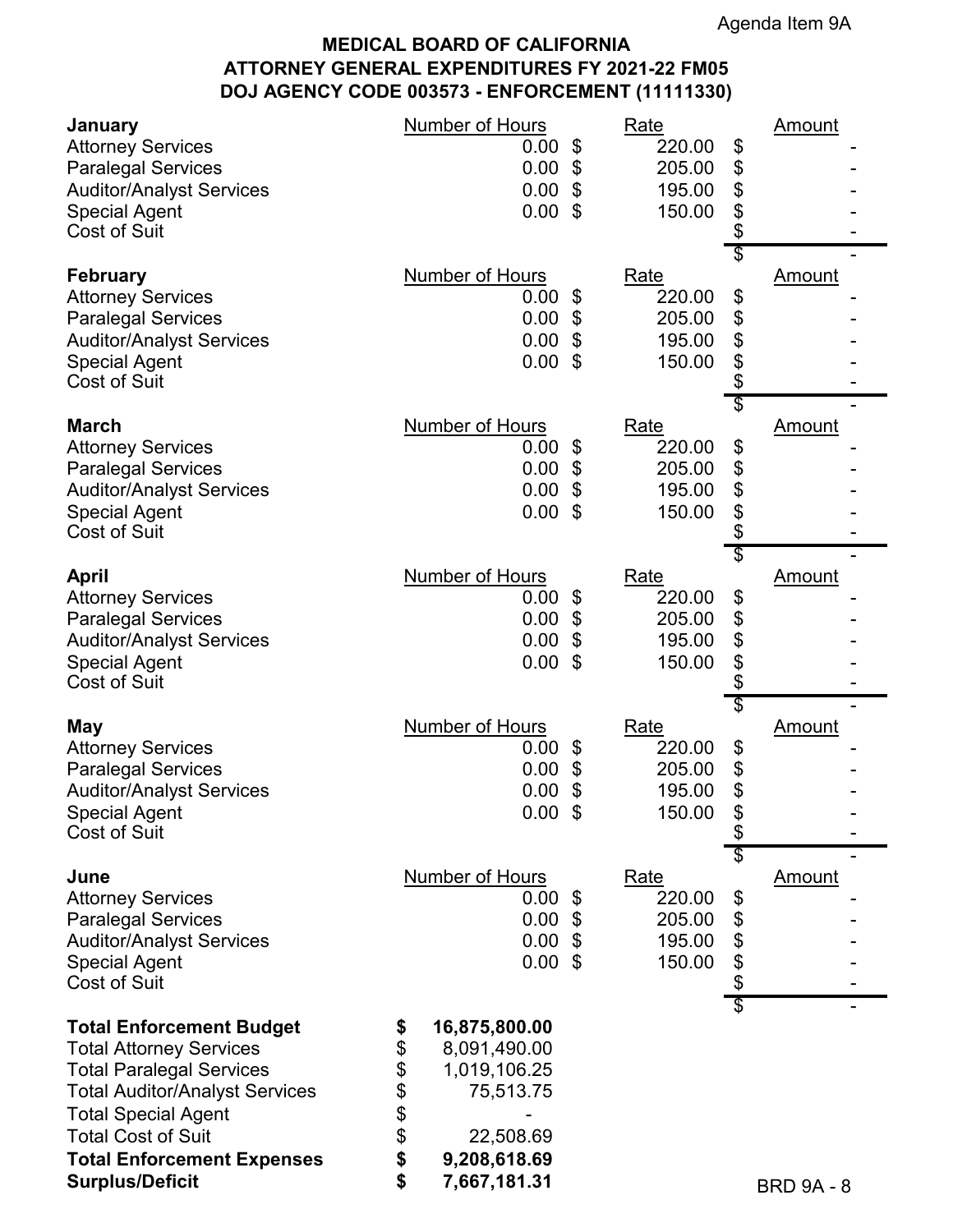| <b>JULY</b>                                 | <b>Number of Hours</b> | Rate         |                 | <u>Amount</u> |
|---------------------------------------------|------------------------|--------------|-----------------|---------------|
| <b>Attorney Services</b>                    | 11.25                  | \$<br>220.00 | \$              | 2,475.00      |
| <b>Paralegal Services</b>                   | 6.25                   | \$<br>205.00 | \$              | 1,281.25      |
| <b>Auditor/Analyst Services</b>             | 0.00                   | \$<br>195.00 | \$              |               |
| <b>Special Agent</b>                        | 0.00                   | \$<br>150.00 | \$              |               |
| Cost of Suit                                |                        |              | \$              |               |
|                                             |                        |              | \$              | 3,756.25      |
| <b>AUGUST</b>                               | Number of Hours        | Rate         |                 | Amount        |
| <b>Attorney Services</b>                    | 12.25                  | \$<br>220.00 | \$              | 2,695.00      |
| <b>Paralegal Services</b>                   | 1.00                   | \$<br>205.00 | \$              | 205.00        |
| <b>Auditor/Analyst Services</b>             | 0.00                   | \$<br>195.00 | \$              |               |
| <b>Special Agent</b>                        | 0.00                   | \$<br>150.00 | \$              |               |
| <b>Cost of Suit</b>                         |                        |              | \$              |               |
|                                             |                        |              | \$              | 2,900.00      |
| <b>SEPTEMBER</b>                            | <b>Number of Hours</b> | Rate         |                 | <b>Amount</b> |
| <b>Attorney Services</b>                    | 30.25                  | \$<br>220.00 | \$              | 6,655.00      |
| <b>Paralegal Services</b>                   | 12.25                  | \$<br>205.00 | \$              | 2,511.25      |
| <b>Auditor/Analyst Services</b>             | 0.25                   | \$<br>195.00 | \$              | 48.75         |
| <b>Special Agent</b><br><b>Cost of Suit</b> | 0.00                   | \$<br>150.00 | \$<br>\$        |               |
|                                             |                        |              | $\overline{\$}$ | 9,215.00      |
| <b>OCTOBER</b>                              | <b>Number of Hours</b> | <b>Rate</b>  |                 | <b>Amount</b> |
| <b>Attorney Services</b>                    | 9.75                   | \$<br>220.00 | \$              | 2,145.00      |
| <b>Paralegal Services</b>                   | 3.50                   | \$<br>205.00 | \$              | 717.50        |
| <b>Auditor/Analyst Services</b>             | 0.00                   | \$<br>195.00 | \$              |               |
| <b>Special Agent</b>                        | 0.00                   | \$<br>150.00 | \$              |               |
| <b>Cost of Suit</b>                         |                        |              | \$              |               |
|                                             |                        |              | \$              | 2,862.50      |
| <b>NOVEMBER</b>                             | <b>Number of Hours</b> | <b>Rate</b>  |                 | Amount        |
| <b>Attorney Services</b>                    | 34.00                  | \$<br>220.00 | \$              | 7,480.00      |
| <b>Paralegal Services</b>                   | 0.75                   | \$<br>205.00 | \$              | 153.75        |
| <b>Auditor/Analyst Services</b>             | 0.00                   | \$<br>195.00 | \$              |               |
| <b>Special Agent</b>                        | $0.00$ \$              | 150.00       | \$              |               |
| Cost of Suit                                |                        |              | \$              |               |
|                                             |                        |              | \$              | 7,633.75      |
| <b>DECEMBER</b>                             | <b>Number of Hours</b> | Rate         |                 | <b>Amount</b> |
| <b>Attorney Services</b>                    | 27.75                  | \$<br>220.00 | \$              | 6,105.00      |
| <b>Paralegal Services</b>                   | 8.25                   | \$<br>205.00 | \$              | 1,691.25      |
| <b>Auditor/Analyst Services</b>             | 0.00                   | \$<br>195.00 | \$              |               |
| <b>Special Agent</b>                        | $0.00$ \$              | 150.00       | \$              |               |
| Cost of Suit                                |                        |              | \$              |               |
|                                             |                        |              | \$              | 7,796.25      |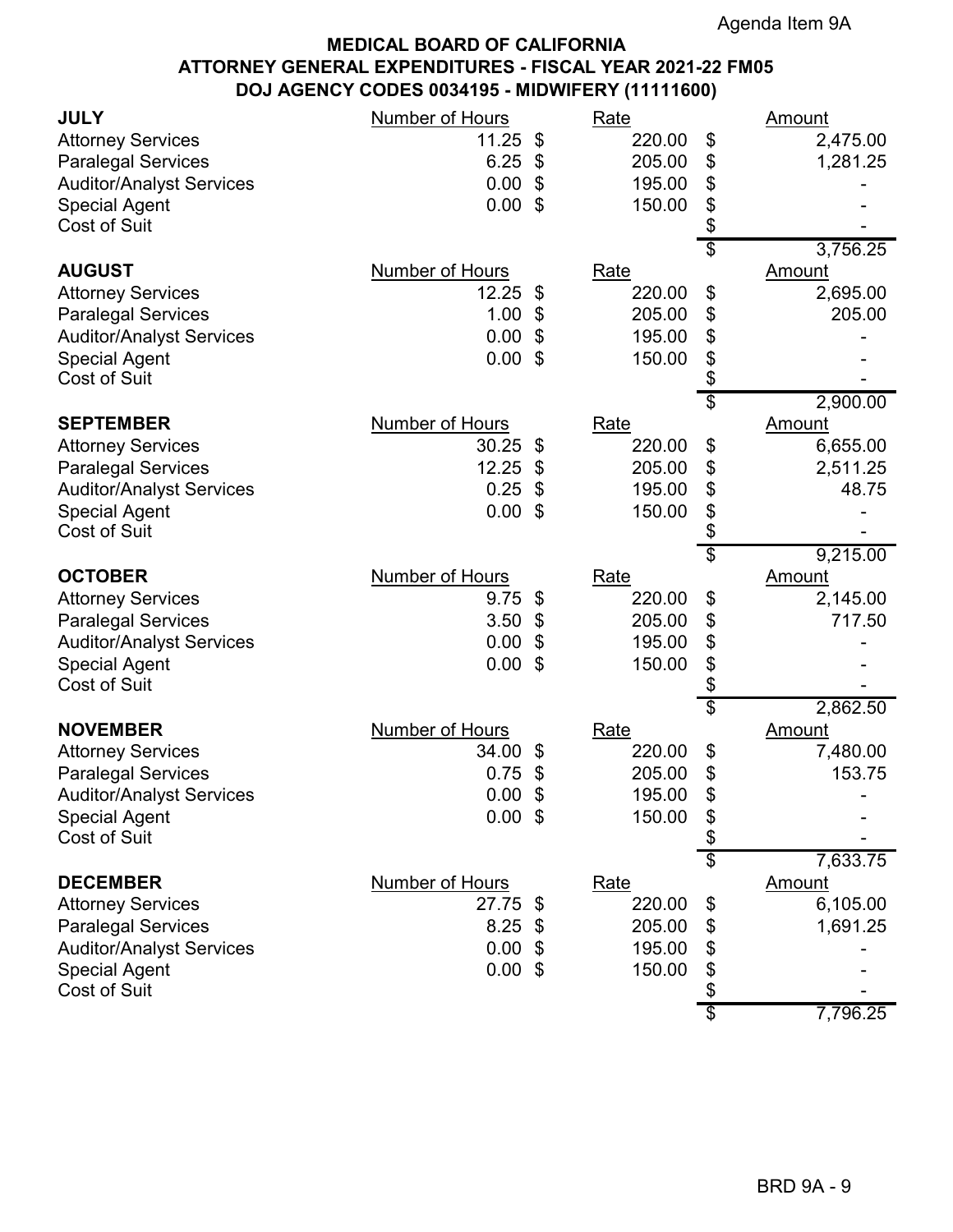| <b>JANUARY</b>                              | <b>Number of Hours</b> |                            | Rate               | <u>Amount</u>      |
|---------------------------------------------|------------------------|----------------------------|--------------------|--------------------|
| <b>Attorney Services</b>                    | $0.00 \text{ }$ \$     |                            | 220.00<br>\$       |                    |
| <b>Paralegal Services</b>                   | 0.00                   | \$                         | 205.00<br>\$       |                    |
| <b>Auditor/Analyst Services</b>             | $0.00$ \$              |                            | \$<br>195.00       |                    |
| <b>Special Agent</b>                        | 0.00                   | \$                         | \$<br>150.00       |                    |
| <b>Cost of Suit</b>                         |                        |                            | \$                 |                    |
|                                             |                        |                            | \$                 |                    |
| <b>FEBRUARY</b>                             | Number of Hours        | Rate                       |                    | <b>Amount</b>      |
| <b>Attorney Services</b>                    | 0.00                   | \$                         | 220.00<br>\$       |                    |
| <b>Paralegal Services</b>                   | $0.00$ \$              |                            | 205.00<br>\$       |                    |
| <b>Auditor/Analyst Services</b>             | 0.00                   | \$                         | \$<br>195.00       |                    |
| <b>Special Agent</b><br><b>Cost of Suit</b> | 0.00                   | \$                         | 150.00<br>\$<br>\$ |                    |
|                                             |                        |                            | \$                 |                    |
| <b>MARCH</b>                                | <b>Number of Hours</b> | Rate                       |                    | <b>Amount</b>      |
| <b>Attorney Services</b>                    | 0.00                   | \$                         | 220.00<br>\$       |                    |
| <b>Paralegal Services</b>                   | 0.00                   | \$                         | \$<br>205.00       |                    |
| <b>Auditor/Analyst Services</b>             | 0.00                   | \$                         | \$<br>195.00       |                    |
| <b>Special Agent</b><br><b>Cost of Suit</b> | 0.00                   | \$                         | \$<br>150.00<br>\$ |                    |
|                                             |                        |                            | \$                 |                    |
| <b>APRIL</b>                                | <b>Number of Hours</b> | <b>Rate</b>                |                    | Amount             |
| <b>Attorney Services</b>                    | $0.00$ \$              |                            | 220.00<br>\$       |                    |
| <b>Paralegal Services</b>                   | 0.00                   | \$                         | \$<br>205.00       |                    |
| <b>Auditor/Analyst Services</b>             | 0.00                   | \$                         | \$<br>195.00       |                    |
| <b>Special Agent</b>                        | 0.00                   | \$                         | \$<br>150.00       |                    |
| <b>Cost of Suit</b>                         |                        |                            | \$                 |                    |
| <b>MAY</b>                                  | Number of Hours        | Rate                       | \$                 | <b>Amount</b>      |
| <b>Attorney Services</b>                    | $0.00 \text{ }$ \$     |                            | \$<br>220.00       |                    |
| <b>Paralegal Services</b>                   | 0.00                   | \$                         | 205.00<br>\$       |                    |
| <b>Auditor/Analyst Services</b>             | 0.00                   | $\boldsymbol{\mathsf{\$}}$ | \$<br>195.00       |                    |
| <b>Special Agent</b>                        | $0.00$ \$              |                            | 150.00<br>\$       |                    |
| <b>Cost of Suit</b>                         |                        |                            | \$                 |                    |
| <b>JUNE</b>                                 | <b>Number of Hours</b> |                            | \$                 |                    |
| <b>Attorney Services</b>                    | $0.00 \text{ }$ \$     | <b>Rate</b>                | 220.00             | <b>Amount</b>      |
| <b>Paralegal Services</b>                   | 0.00                   | -\$                        | \$<br>205.00<br>\$ |                    |
| <b>Auditor/Analyst Services</b>             | $0.00$ \$              |                            | \$<br>195.00       |                    |
| <b>Special Agent</b>                        | 0.00                   | \$                         | \$<br>150.00       |                    |
| Cost of Suit                                |                        |                            | \$                 |                    |
| <b>Total Midwifery Budget</b>               | 32,600.00              |                            | $\overline{\$}$    |                    |
| <b>Total Attorney Services</b>              | \$<br>\$<br>27,555.00  |                            |                    |                    |
| <b>Total Paralegal Services</b>             | 6,560.00               |                            |                    |                    |
| <b>Total Auditor/Analyst Services</b>       | \$<br>\$<br>48.75      |                            |                    |                    |
| <b>Total Special Agent</b>                  |                        |                            |                    |                    |
| <b>Total Cost of Suit</b>                   | \$<br>\$               |                            |                    |                    |
| <b>Total Midwifery Expenditures</b>         | \$<br>34, 163. 75      |                            |                    |                    |
| <b>Surplus/Deficit</b>                      | \$<br>(1, 563.75)      |                            |                    | <b>BRD 9A - 10</b> |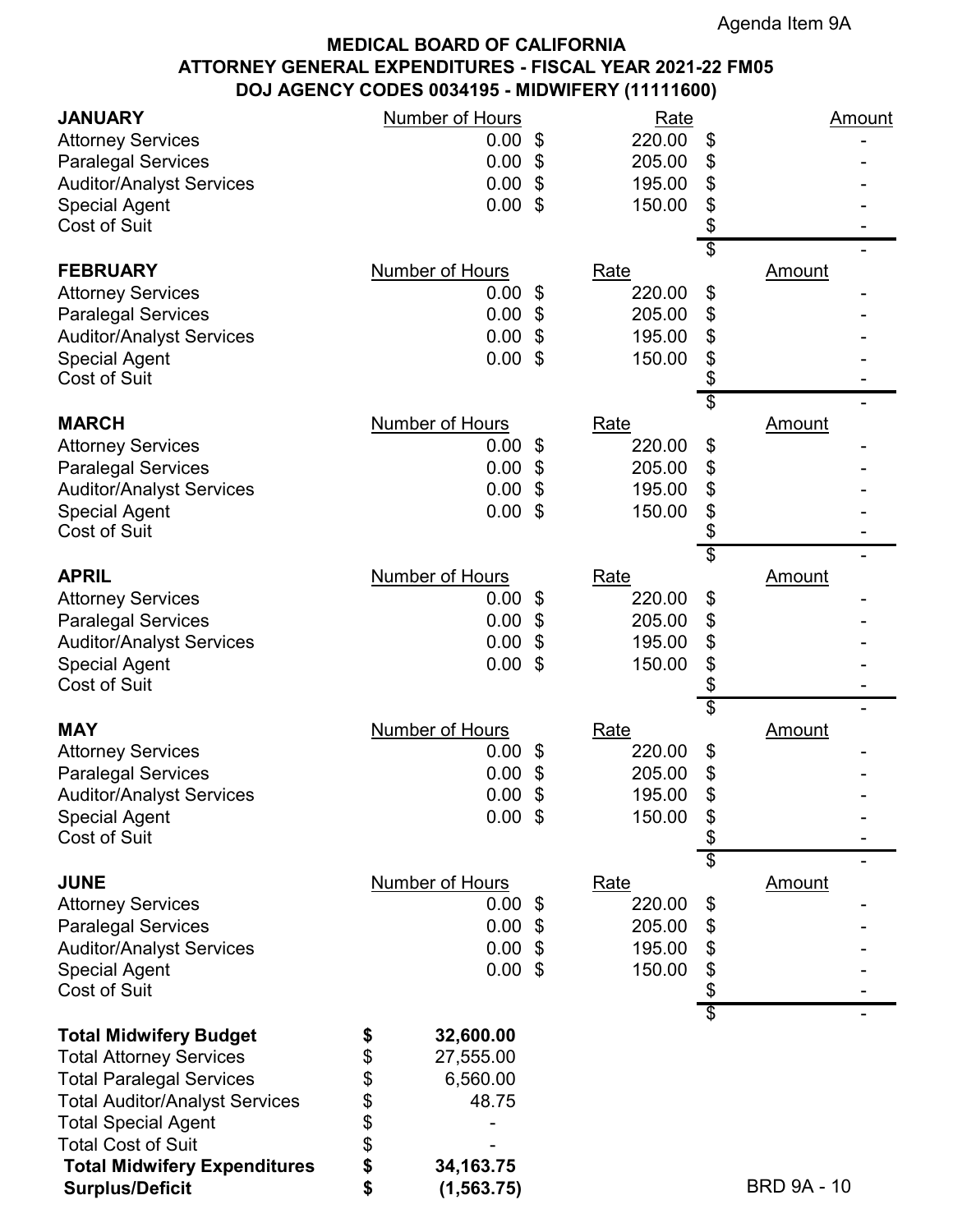| <b>JULY</b><br><b>Attorney Services</b><br><b>Paralegal Services</b><br><b>Auditor/Analyst Services</b><br><b>Special Agent</b><br>Cost of Suit             | <b>Number of Hours</b><br>11.25<br>6.25<br>0.00<br>0.00      | \$<br>\$<br>\$<br>\$ | Rate<br>220.00<br>205.00<br>195.00<br>150.00        | \$<br>\$<br>\$<br>\$<br>\$             | <u>Amount</u><br>2,475.00<br>1,281.25                         |
|-------------------------------------------------------------------------------------------------------------------------------------------------------------|--------------------------------------------------------------|----------------------|-----------------------------------------------------|----------------------------------------|---------------------------------------------------------------|
| <b>AUGUST</b><br><b>Attorney Services</b><br><b>Paralegal Services</b><br><b>Auditor/Analyst Services</b><br><b>Special Agent</b><br><b>Cost of Suit</b>    | Number of Hours<br>12.25<br>1.00<br>0.00<br>0.00             | \$<br>\$<br>\$<br>\$ | <b>Rate</b><br>220.00<br>205.00<br>195.00<br>150.00 | \$<br>\$<br>\$<br>\$<br>\$<br>\$       | 3,756.25<br>Amount<br>2,695.00<br>205.00                      |
| <b>SEPTEMBER</b><br><b>Attorney Services</b><br><b>Paralegal Services</b><br><b>Auditor/Analyst Services</b><br><b>Special Agent</b><br><b>Cost of Suit</b> | <b>Number of Hours</b><br>30.25<br>12.25<br>0.25<br>0.00     | \$<br>\$<br>\$<br>\$ | Rate<br>220.00<br>205.00<br>195.00<br>150.00        | \$<br>\$<br>\$<br>\$<br>\$<br>\$       | 2,900.00<br><u>Amount</u><br>6,655.00<br>2,511.25<br>48.75    |
| <b>OCTOBER</b><br><b>Attorney Services</b><br><b>Paralegal Services</b><br><b>Auditor/Analyst Services</b><br><b>Special Agent</b><br><b>Cost of Suit</b>   | <b>Number of Hours</b><br>9.75<br>3.50<br>0.00<br>0.00       | \$<br>\$<br>\$<br>\$ | <b>Rate</b><br>220.00<br>205.00<br>195.00<br>150.00 | \$<br>\$<br>\$<br>\$<br>\$<br>\$       | 9,215.00<br><b>Amount</b><br>2,145.00<br>717.50               |
| <b>NOVEMBER</b><br><b>Attorney Services</b><br><b>Paralegal Services</b><br><b>Auditor/Analyst Services</b><br><b>Special Agent</b><br>Cost of Suit         | <b>Number of Hours</b><br>34.00<br>0.75<br>0.00<br>$0.00$ \$ | \$<br>\$<br>\$       | <b>Rate</b><br>220.00<br>205.00<br>195.00<br>150.00 | \$<br>\$<br>\$<br>\$<br>\$<br>\$       | 2,862.50<br><b>Amount</b><br>7,480.00<br>153.75               |
| <b>DECEMBER</b><br><b>Attorney Services</b><br><b>Paralegal Services</b><br><b>Auditor/Analyst Services</b><br><b>Special Agent</b><br><b>Cost of Suit</b>  | <b>Number of Hours</b><br>27.75<br>8.25<br>0.00<br>0.00      | \$<br>\$<br>\$<br>\$ | Rate<br>220.00<br>205.00<br>195.00<br>150.00        | \$<br>\$<br>\$<br>\$<br>\$<br>\$<br>\$ | 7,633.75<br><b>Amount</b><br>6,105.00<br>1,691.25<br>7,796.25 |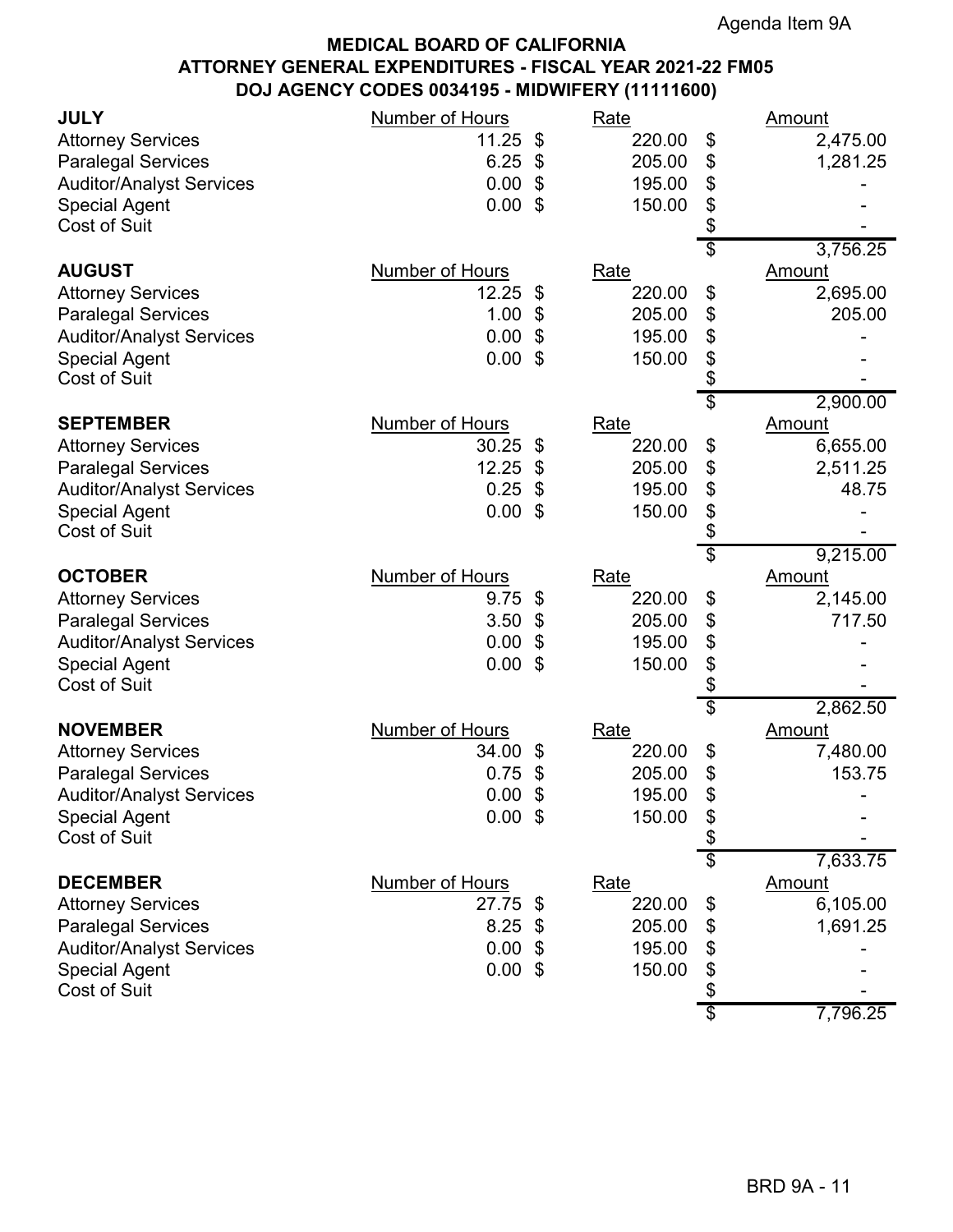| <b>JANUARY</b>                        | <b>Number of Hours</b> | Rate                                 | <u>Amount</u>       |
|---------------------------------------|------------------------|--------------------------------------|---------------------|
| <b>Attorney Services</b>              | $0.00 \text{ }$ \$     | 220.00                               | \$                  |
| <b>Paralegal Services</b>             | 0.00                   | 205.00<br>\$                         | \$                  |
| <b>Auditor/Analyst Services</b>       | $0.00$ \$              | 195.00                               | \$                  |
| <b>Special Agent</b>                  | 0.00                   | \$<br>150.00                         | \$                  |
| <b>Cost of Suit</b>                   |                        |                                      | \$                  |
|                                       |                        |                                      | \$                  |
| <b>FEBRUARY</b>                       | Number of Hours        | Rate                                 | <b>Amount</b>       |
| <b>Attorney Services</b>              | 0.00                   | 220.00<br>\$                         | \$                  |
| <b>Paralegal Services</b>             | $0.00$ \$              | 205.00                               | \$                  |
| <b>Auditor/Analyst Services</b>       | 0.00                   | \$<br>195.00                         | \$                  |
| <b>Special Agent</b>                  | 0.00                   | 150.00<br>\$                         | \$                  |
| <b>Cost of Suit</b>                   |                        |                                      | \$                  |
| <b>MARCH</b>                          | <b>Number of Hours</b> | Rate                                 | \$<br><b>Amount</b> |
| <b>Attorney Services</b>              | 0.00                   | 220.00<br>\$                         | \$                  |
| <b>Paralegal Services</b>             | 0.00                   | 205.00<br>\$                         | \$                  |
| <b>Auditor/Analyst Services</b>       | 0.00                   | \$<br>195.00                         | \$                  |
| <b>Special Agent</b>                  | 0.00                   | \$<br>150.00                         | \$                  |
| <b>Cost of Suit</b>                   |                        |                                      | \$                  |
|                                       |                        |                                      | \$                  |
| <b>APRIL</b>                          | <b>Number of Hours</b> | <b>Rate</b>                          | Amount              |
| <b>Attorney Services</b>              | $0.00$ \$              | 220.00                               | \$                  |
| <b>Paralegal Services</b>             | 0.00                   | \$<br>205.00                         | \$                  |
| <b>Auditor/Analyst Services</b>       | 0.00                   | \$<br>195.00                         | \$                  |
| <b>Special Agent</b>                  | 0.00                   | \$<br>150.00                         | \$                  |
| <b>Cost of Suit</b>                   |                        |                                      | \$                  |
| <b>MAY</b>                            | Number of Hours        | Rate                                 | \$                  |
| <b>Attorney Services</b>              | $0.00 \text{ }$ \$     | 220.00                               | <b>Amount</b><br>\$ |
| <b>Paralegal Services</b>             | 0.00                   | 205.00<br>\$                         | \$                  |
| <b>Auditor/Analyst Services</b>       | 0.00                   | $\boldsymbol{\mathsf{\$}}$<br>195.00 | \$                  |
| <b>Special Agent</b>                  | $0.00$ \$              | 150.00                               | \$                  |
| <b>Cost of Suit</b>                   |                        |                                      | \$                  |
|                                       |                        |                                      | \$                  |
| <b>JUNE</b>                           | <b>Number of Hours</b> | <b>Rate</b>                          | <b>Amount</b>       |
| <b>Attorney Services</b>              | $0.00 \text{ }$ \$     | 220.00                               | \$                  |
| <b>Paralegal Services</b>             | $0.00$ \$              | 205.00                               | \$                  |
| <b>Auditor/Analyst Services</b>       | $0.00$ \$              | 195.00                               | \$                  |
| <b>Special Agent</b>                  | 0.00                   | 150.00<br>\$                         | \$                  |
| Cost of Suit                          |                        |                                      | \$                  |
| <b>Total Midwifery Budget</b>         | 32,600.00<br>\$        |                                      | $\overline{\$}$     |
| <b>Total Attorney Services</b>        | \$<br>27,555.00        |                                      |                     |
| <b>Total Paralegal Services</b>       | 6,560.00               |                                      |                     |
| <b>Total Auditor/Analyst Services</b> | \$<br>\$<br>48.75      |                                      |                     |
| <b>Total Special Agent</b>            |                        |                                      |                     |
| <b>Total Cost of Suit</b>             | \$<br>\$               |                                      |                     |
| <b>Total Midwifery Expenditures</b>   | \$<br>34, 163. 75      |                                      |                     |
| <b>Surplus/Deficit</b>                | \$<br>(1, 563.75)      |                                      | <b>BRD 9A - 12</b>  |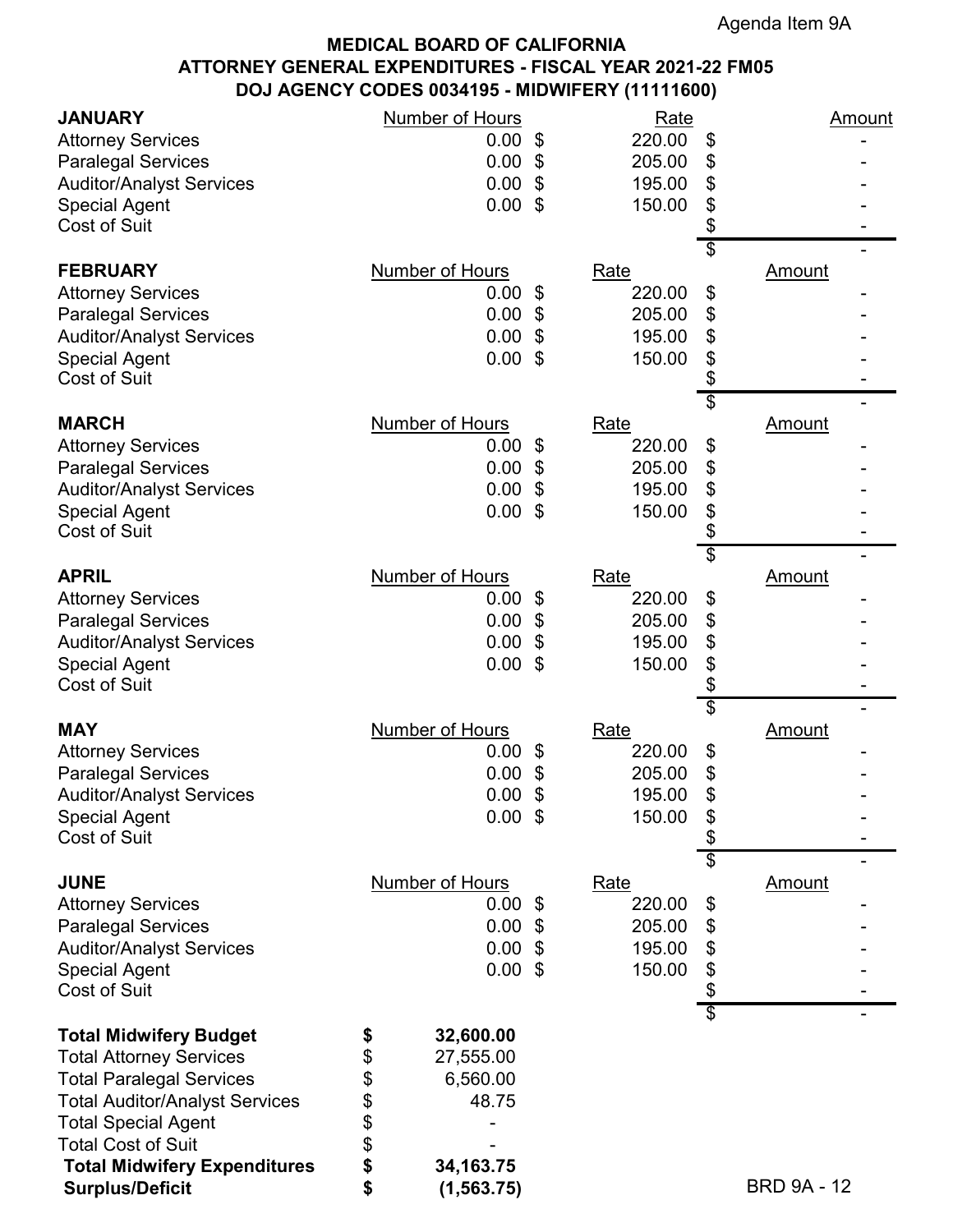### Board Members' Expenditures - Per Diem/Travel July 1, 2021 - June 30, 2022

| <b>NAMES</b>                            | <b>JULY</b>                    | <b>AUG</b><br><b>SEPT</b>                                                               | <b>OCT</b>                                 | <b>NOV</b>                                 | <b>DEC</b>                                           | <b>JAN</b>                                              | <b>FEB</b>                                | <b>MAR</b>                                 | <b>APRIL</b>                               | <b>MAY</b>                                 | <b>JUNE</b>                                          | <b>YTD</b>                         |
|-----------------------------------------|--------------------------------|-----------------------------------------------------------------------------------------|--------------------------------------------|--------------------------------------------|------------------------------------------------------|---------------------------------------------------------|-------------------------------------------|--------------------------------------------|--------------------------------------------|--------------------------------------------|------------------------------------------------------|------------------------------------|
| MR. BROOKS -                            |                                |                                                                                         |                                            |                                            |                                                      |                                                         |                                           |                                            |                                            |                                            |                                                      |                                    |
| Per diem                                | \$<br>$\overline{\phantom{a}}$ | \$<br>\$<br>$\overline{\phantom{a}}$<br>$\overline{\phantom{a}}$                        | \$<br>$\blacksquare$                       | \$<br>$\overline{\phantom{a}}$             | \$<br>$\overline{\phantom{a}}$                       | \$<br>$\blacksquare$                                    | \$                                        | \$<br>$\overline{\phantom{a}}$             | \$<br>$\overline{\phantom{a}}$             | \$<br>$\blacksquare$                       | \$<br>$\overline{\phantom{a}}$                       | \$                                 |
| Travel                                  | $\overline{\mathcal{S}}$       | $\overline{\$}$<br>$\overline{\mathcal{S}}$<br>$\mathbf{r}$<br>$\overline{\phantom{a}}$ | $\overline{\mathcal{S}}$<br>$\blacksquare$ | $\overline{\$}$<br>$\overline{a}$          | $\overline{\$}$<br>$\sim$                            | $\overline{\mathcal{S}}$<br>$\blacksquare$              | $\overline{\$}$<br>$\overline{a}$         | $\overline{\$}$<br>$\overline{a}$          | $\overline{\$}$<br>$\blacksquare$          | $\overline{\$}$<br>$\overline{a}$          | $\overline{\mathcal{S}}$<br>$\overline{\phantom{a}}$ | $\overline{\mathcal{S}}$<br>$\sim$ |
| <b>Total-Mr. Brooks</b>                 | $\mathfrak{S}$                 | $\overline{\mathcal{E}}$<br>$\overline{\mathcal{E}}$                                    | $\overline{\mathcal{S}}$                   | \$                                         | $\overline{\mathcal{S}}$                             | $\mathfrak{S}$                                          | \$                                        | $\overline{\mathcal{S}}$                   | $\overline{\mathcal{S}}$                   | \$                                         | \$                                                   | $\overline{\mathbf{s}}$            |
| <b>MS. CAMPOVERDI -</b>                 |                                |                                                                                         |                                            |                                            |                                                      |                                                         |                                           |                                            |                                            |                                            |                                                      |                                    |
| Per diem                                | 400<br>\$                      | \$<br>400<br>\$                                                                         | 200<br>300<br>\$                           | 500<br>\$                                  | \$<br>$\overline{\phantom{a}}$                       | \$<br>$\blacksquare$                                    | \$<br>$\overline{\phantom{a}}$            | \$<br>$\overline{\phantom{a}}$             | \$<br>$\blacksquare$                       | \$<br>$\overline{\phantom{a}}$             | \$<br>$\blacksquare$                                 | 1,800<br>\$                        |
| Travel                                  | $\overline{\mathbb{S}}$        | $\overline{\mathbb{S}}$<br>$\overline{\boldsymbol{\theta}}$                             | $\overline{\mathcal{S}}$                   | $\overline{\mathcal{S}}$                   | $\overline{\$}$<br>$\blacksquare$                    | $\overline{\mathcal{S}}$<br>$\overline{\phantom{a}}$    | $\overline{\mathcal{S}}$                  | $\overline{\$}$<br>$\blacksquare$          | $\overline{\mathcal{S}}$<br>$\blacksquare$ | $\overline{\mathcal{S}}$<br>$\blacksquare$ | $\overline{\mathcal{S}}$                             | $\overline{\mathcal{S}}$           |
| Total-Ms. Campoverdi                    | $\overline{\mathbf{S}}$<br>400 | $\frac{1}{2}$<br>400<br>$\boldsymbol{\mathsf{S}}$                                       | 200<br>300<br>$\$\$                        | \$<br>500                                  | \$                                                   | $\mathcal{S}$                                           | \$                                        | $\overline{\mathcal{S}}$                   | \$                                         | \$                                         | \$                                                   | \$<br>1,800                        |
| DR. GNANADEV -                          |                                |                                                                                         |                                            |                                            |                                                      |                                                         |                                           |                                            |                                            |                                            |                                                      |                                    |
| Per diem                                | 900<br>\$                      | \$1,100<br>\$1,000                                                                      | 700<br>\$                                  | \$1,100                                    | \$<br>$\overline{\phantom{a}}$                       | \$<br>$\blacksquare$                                    | \$                                        | \$<br>$\overline{\phantom{a}}$             | \$<br>$\overline{\phantom{a}}$             | \$                                         | \$<br>$\overline{\phantom{a}}$                       | 4,800<br>\$                        |
| Travel                                  | $\overline{\mathcal{S}}$       | $\overline{\mathcal{S}}$<br>$\overline{\mathcal{S}}$                                    | $\overline{\$}$                            | $\overline{\mathcal{S}}$                   | $\overline{\mathcal{S}}$<br>$\sim$                   | $\overline{\mathcal{S}}$<br>$\blacksquare$              | $\overline{\$}$<br>$\sim$                 | $\overline{\$}$<br>$\sim$                  | $\overline{\mathcal{S}}$<br>$\mathbf{r}$   | $\overline{\$}$<br>$\sim$                  | $\overline{\mathcal{S}}$<br>$\blacksquare$           | $\mathfrak{L}$                     |
| <b>Total-Dr. Gnanadev</b>               | 900<br>$\frac{1}{2}$           | \$1,100<br>\$1,000                                                                      | $\overline{\mathcal{S}}$<br>700            | \$1,100                                    | $\overline{\mathcal{S}}$                             | $\overline{\mathcal{S}}$                                | $\overline{\mathcal{S}}$                  | $\overline{\mathcal{S}}$                   | $\overline{\mathcal{S}}$                   | $\overline{\mathcal{S}}$                   | $\overline{\mathcal{S}}$                             | \$<br>4,800                        |
| <b>DR. HAWKINS -</b>                    |                                |                                                                                         |                                            |                                            |                                                      |                                                         |                                           |                                            |                                            |                                            |                                                      |                                    |
| Per diem                                | \$1,500                        | \$1,300<br>\$1,700                                                                      | \$1,300                                    | \$1,300                                    | \$<br>$\overline{\phantom{a}}$                       | \$<br>$\overline{\phantom{a}}$                          | \$<br>$\overline{\phantom{a}}$            | \$<br>$\overline{\phantom{a}}$             | \$<br>$\blacksquare$                       | \$<br>$\overline{\phantom{a}}$             | \$<br>$\blacksquare$                                 | 7,100<br>S                         |
| Travel                                  | \$                             | $\overline{\mathcal{S}}$<br>\$                                                          | $\overline{\mathcal{S}}$                   | \$                                         | $\overline{\mathbf{S}}$<br>$\sim$                    | $\overline{\mathcal{S}}$<br>$\blacksquare$              | $\overline{\$}$                           | $\overline{\$}$<br>$\blacksquare$          | $\overline{\$}$<br>$\blacksquare$          | $\overline{\$}$<br>$\blacksquare$          | $\overline{\mathcal{S}}$<br>$\overline{\phantom{a}}$ | \$                                 |
| <b>Total-Dr. Hawkins</b>                | \$1,500                        | \$1,300<br>\$1,700                                                                      | \$1,300                                    | \$1,300                                    | \$                                                   | $\boldsymbol{\hat{\theta}}$<br>$\overline{\phantom{a}}$ | \$                                        | $\overline{\mathcal{E}}$                   | \$                                         | \$                                         | \$                                                   | $\mathbf{s}$<br>7,100              |
| DR. HEALZER -                           |                                |                                                                                         |                                            |                                            |                                                      |                                                         |                                           |                                            |                                            |                                            |                                                      |                                    |
| Per diem                                | \$<br>$\overline{\phantom{a}}$ | \$<br>\$<br>$\overline{\phantom{a}}$<br>$\overline{\phantom{a}}$                        | \$<br>$\overline{\phantom{a}}$             | \$<br>$\blacksquare$                       | \$<br>$\overline{\phantom{a}}$                       | \$<br>$\blacksquare$                                    | \$<br>$\overline{\phantom{a}}$            | \$<br>$\overline{\phantom{a}}$             | \$<br>$\overline{\phantom{a}}$             | \$<br>$\overline{\phantom{a}}$             | \$                                                   | \$                                 |
| Travel                                  | $\overline{\mathbb{S}}$        | $\overline{\mathcal{S}}$<br>$\overline{\$}$<br>$\blacksquare$<br>$\sim$                 | $\overline{\$}$<br>$\blacksquare$          | $\overline{\$}$<br>$\overline{a}$          | $\overline{\$}$<br>$\blacksquare$                    | $\overline{\$}$<br>$\blacksquare$                       | $\overline{\$}$<br>$\blacksquare$         | $\overline{\$}$<br>$\blacksquare$          | $\overline{\$}$<br>$\blacksquare$          | $\overline{\$}$<br>$\blacksquare$          | $\overline{\$}$                                      | $\overline{\$}$<br>$\sim$          |
| Total-Dr. Healzer                       | $\mathcal{S}$                  | $\overline{\mathcal{E}}$<br>$\overline{\mathcal{E}}$                                    | $\overline{\mathcal{S}}$                   | \$                                         | $\overline{\mathcal{S}}$                             | $\mathcal{S}$                                           | \$                                        | $\overline{\mathcal{S}}$                   | \$                                         | \$                                         | \$                                                   | \$                                 |
| DR. KRAUSS -                            |                                |                                                                                         |                                            |                                            |                                                      |                                                         |                                           |                                            |                                            |                                            |                                                      |                                    |
| Per diem                                | \$<br>$\overline{\phantom{a}}$ | \$<br>\$<br>$\overline{\phantom{a}}$<br>$\overline{\phantom{a}}$                        | \$<br>$\blacksquare$                       | \$<br>$\blacksquare$                       | \$<br>$\overline{\phantom{a}}$                       | \$<br>$\blacksquare$                                    | \$<br>$\blacksquare$                      | \$<br>$\overline{\phantom{a}}$             | \$<br>$\blacksquare$                       | \$<br>$\blacksquare$                       | \$<br>$\overline{\phantom{a}}$                       | \$                                 |
| Travel                                  | $\overline{\mathbb{S}}$        | $\overline{\$}$<br>$\overline{\mathcal{S}}$<br>$\mathbf{r}$                             | $\overline{\mathcal{S}}$                   | $\overline{\mathcal{S}}$<br>$\blacksquare$ | $\overline{\$}$<br>$\blacksquare$                    | $\overline{\mathcal{S}}$<br>$\blacksquare$              | $\overline{\$}$                           | $\overline{\mathcal{S}}$<br>$\sim$         | $\overline{\$}$<br>$\sim$                  | $\overline{\$}$<br>$\sim$                  | $\overline{\$}$                                      | $\overline{\mathcal{S}}$<br>$\sim$ |
| <b>Total-Dr. Krauss</b>                 | $\overline{\mathbf{S}}$        | $\overline{\mathcal{S}}$<br>$\overline{\mathcal{S}}$                                    | $\overline{\mathcal{S}}$                   | $\boldsymbol{\mathsf{S}}$                  | $\overline{\mathcal{S}}$                             | $\overline{\mathcal{S}}$<br>$\overline{\phantom{a}}$    | $\overline{\mathcal{S}}$                  | $\overline{\mathcal{S}}$                   | $\overline{\mathcal{S}}$                   | $\overline{\mathcal{S}}$                   | $\overline{\mathcal{S}}$<br>$\blacksquare$           | $\overline{\mathbf{s}}$            |
| MS. LAWSON -                            |                                |                                                                                         |                                            |                                            |                                                      |                                                         |                                           |                                            |                                            |                                            |                                                      |                                    |
| Per diem                                | \$1,900                        | \$2,300<br>\$2,500                                                                      | \$2,200                                    | \$2,200                                    | \$<br>$\overline{\phantom{a}}$                       | \$<br>$\overline{\phantom{a}}$                          | \$<br>$\blacksquare$                      | \$<br>$\blacksquare$                       | \$<br>$\blacksquare$                       | \$<br>$\overline{\phantom{a}}$             | \$<br>$\blacksquare$                                 | \$<br>11,100                       |
| Travel                                  | \$                             | $\mathfrak{S}$<br>\$<br>$\sim$<br>$\blacksquare$                                        | \$<br>$\blacksquare$                       | \$<br>$\overline{\phantom{a}}$             | $\overline{\mathcal{S}}$<br>$\blacksquare$           | $\overline{\$}$<br>$\blacksquare$                       | $\overline{\mathbf{S}}$<br>$\overline{a}$ | $\overline{\mathbf{e}}$<br>$\blacksquare$  | $\overline{\mathbf{S}}$<br>$\blacksquare$  | $\overline{\mathcal{S}}$<br>$\blacksquare$ | \$<br>$\overline{\phantom{a}}$                       | \$                                 |
| Total-Ms. Lawson                        | \$1,900                        | \$2,500<br>\$2,300                                                                      | \$2,200                                    | \$2,200                                    | $\overline{\mathcal{S}}$                             | $\overline{\mathcal{S}}$                                | $\overline{\mathcal{S}}$                  | $\overline{\mathcal{S}}$                   | $\overline{\mathcal{S}}$                   | $\overline{\mathcal{S}}$                   | $\overline{\mathcal{S}}$                             | $\boldsymbol{\$}$<br>11,100        |
| <b>MS. LUBIANO -</b>                    |                                |                                                                                         |                                            |                                            |                                                      |                                                         |                                           |                                            |                                            |                                            |                                                      |                                    |
| Per diem                                | \$1,100                        | \$1,000<br>\$                                                                           | 900<br>800<br>\$                           | \$<br>$\overline{\phantom{a}}$             | \$<br>$\overline{\phantom{a}}$                       | \$<br>$\overline{\phantom{a}}$                          | \$<br>$\overline{\phantom{a}}$            | \$<br>$\overline{\phantom{a}}$             | \$<br>$\overline{\phantom{a}}$             | \$<br>$\overline{\phantom{a}}$             | \$<br>$\blacksquare$                                 | 3,800<br>\$                        |
| Travel                                  | $\overline{\mathcal{S}}$       | $\overline{\mathbb{S}}$<br>$\overline{\$}$                                              | $\overline{\$}$                            | $\overline{\$}$                            | $\overline{\$}$<br>$\blacksquare$                    | $\overline{\mathcal{S}}$<br>$\blacksquare$              | $\overline{\mathcal{S}}$                  | $\overline{\mathcal{S}}$<br>$\blacksquare$ | $\overline{\$}$                            | $\overline{\mathcal{S}}$                   | $\overline{\mathcal{S}}$                             | $\overline{\mathbb{S}}$            |
| Total-Ms. Lubiano   \$ 1,100   \$ 1,000 |                                | $\overline{\mathcal{S}}$                                                                | 900<br>$\overline{\mathcal{S}}$<br>800     | $\overline{\mathcal{S}}$                   | $\overline{\mathcal{E}}$<br>$\overline{\phantom{0}}$ | $\overline{\mathcal{S}}$<br>$\overline{\phantom{a}}$    | $\overline{\mathcal{E}}$                  | $\overline{\mathcal{S}}$                   | $\overline{\mathcal{S}}$                   | $\overline{\mathcal{S}}$                   | $\overline{\mathcal{S}}$                             | \$<br>3,800                        |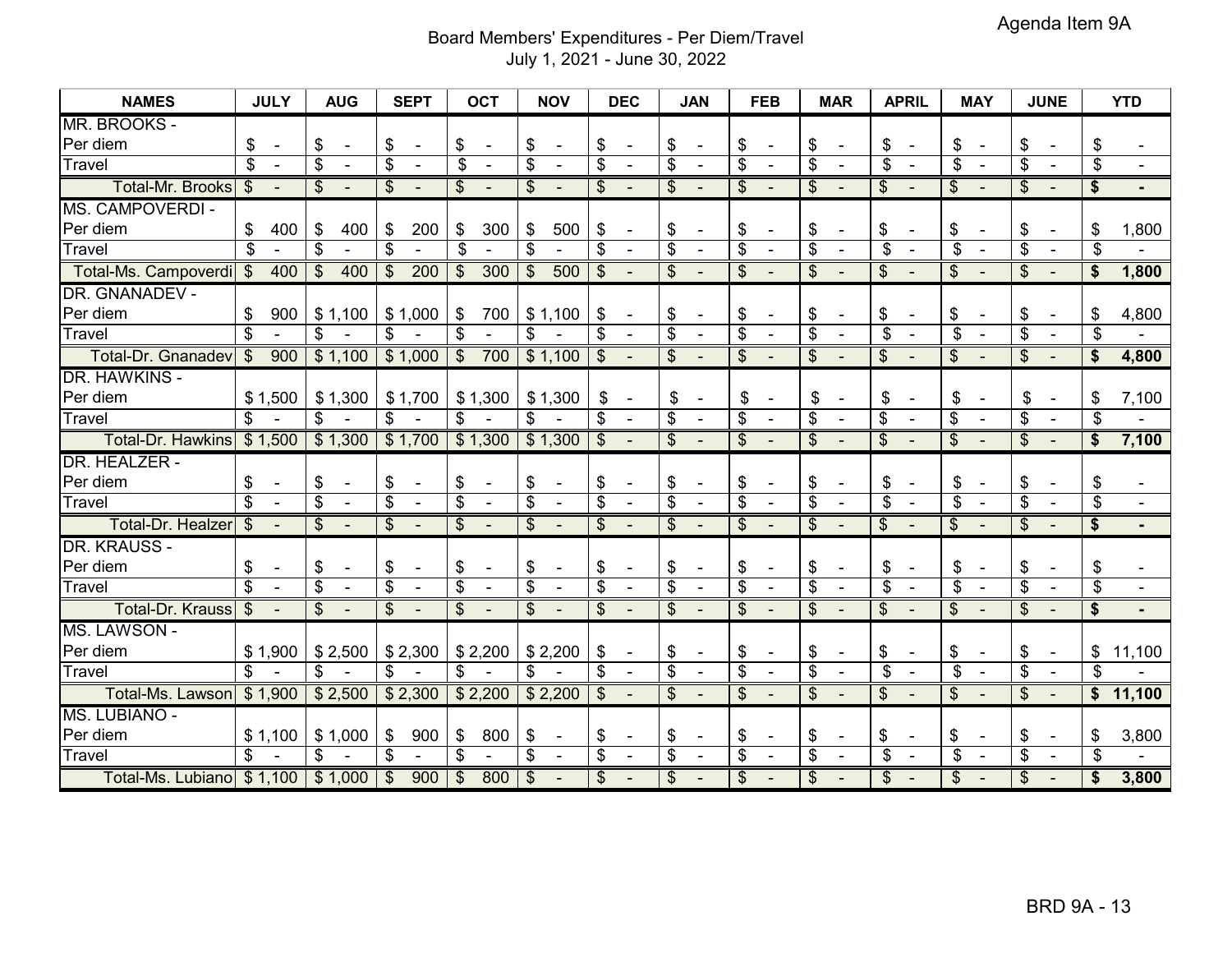## Board Members' Expenditures - Per Diem/Travel July 1, 2021 - June 30, 2022

| <b>NAMES</b>             |       | <b>JULY</b>              |    | <b>AUG</b>               |                            | <b>SEPT</b>                  |    | <b>OCT</b>               | <b>NOV</b>                     |                             | <b>DEC</b>               |                       | <b>JAN</b>               |                           | <b>FEB</b>               | <b>MAR</b>                     |    | <b>APRIL</b>             |    | <b>MAY</b>               | <b>JUNE</b>                    |    | <b>YTD</b> |
|--------------------------|-------|--------------------------|----|--------------------------|----------------------------|------------------------------|----|--------------------------|--------------------------------|-----------------------------|--------------------------|-----------------------|--------------------------|---------------------------|--------------------------|--------------------------------|----|--------------------------|----|--------------------------|--------------------------------|----|------------|
| <b>DR.MAHMOOD -</b>      |       |                          |    |                          |                            |                              |    |                          |                                |                             |                          |                       |                          |                           |                          |                                |    |                          |    |                          |                                |    |            |
| Per diem                 | \$    | $\blacksquare$           | \$ | $\overline{\phantom{a}}$ | \$                         | $\blacksquare$               | \$ | $\blacksquare$           | \$                             | \$                          | $\blacksquare$           | \$                    | $\overline{\phantom{a}}$ | \$                        | $\blacksquare$           | \$<br>$\overline{\phantom{a}}$ | \$ |                          | \$ |                          | \$                             | S  |            |
| <b>Travel</b>            | \$    | $\blacksquare$           | \$ |                          | \$                         | $\overline{\phantom{a}}$     | \$ | $\blacksquare$           | \$<br>$\overline{\phantom{a}}$ | \$                          | $\qquad \qquad$          | \$                    |                          | \$                        | $\overline{\phantom{0}}$ | \$<br>$\overline{\phantom{a}}$ | \$ | $\overline{\phantom{a}}$ | \$ |                          | \$                             | \$ |            |
| Total-Dr. Mahmood        | \$    |                          | \$ |                          | \$                         |                              | \$ | $\overline{\phantom{a}}$ | \$                             | \$                          | $\overline{\phantom{a}}$ | $\boldsymbol{\theta}$ | $\overline{\phantom{0}}$ | \$                        |                          | \$<br>$\overline{\phantom{a}}$ | \$ |                          | S  |                          | \$                             |    |            |
| MR. RYU -                |       |                          |    |                          |                            |                              |    |                          |                                |                             |                          |                       |                          |                           |                          |                                |    |                          |    |                          |                                |    |            |
| Per diem                 | \$    |                          | S. |                          | \$                         |                              | S  | $\blacksquare$           | \$                             | \$                          |                          | \$                    | $\blacksquare$           | \$                        |                          | \$                             | S  |                          | \$ |                          | \$                             | \$ |            |
| Travel                   | \$    |                          | \$ |                          | \$                         | $\overline{\phantom{a}}$     | \$ | $\blacksquare$           | \$                             | \$                          | $\overline{\phantom{a}}$ | \$                    | $\blacksquare$           | \$                        | $\overline{\phantom{0}}$ | \$                             | \$ | $\overline{\phantom{a}}$ | \$ |                          | \$                             | \$ |            |
| Total-Mr. Ryu            | \$    | $\overline{\phantom{a}}$ | \$ |                          | \$                         | $\qquad \qquad \blacksquare$ | \$ | $\overline{\phantom{a}}$ | \$                             | \$                          | $\qquad \qquad$          | $\boldsymbol{\theta}$ | $\overline{\phantom{0}}$ | \$                        |                          | \$                             | \$ |                          | \$ |                          | \$                             | S  |            |
| DR. THORP -              |       |                          |    |                          |                            |                              |    |                          |                                |                             |                          |                       |                          |                           |                          |                                |    |                          |    |                          |                                |    |            |
| Per diem                 | \$    |                          | S. |                          | \$                         |                              | \$ | $\blacksquare$           | \$                             | \$                          |                          | \$                    |                          | \$                        |                          | \$                             | S  |                          | \$ |                          | \$                             | \$ |            |
| Travel                   | \$    | $\blacksquare$           | \$ |                          | \$                         | $\overline{\phantom{a}}$     | \$ | $\blacksquare$           | \$                             | \$                          | $\overline{\phantom{0}}$ | \$                    |                          | \$                        | $\blacksquare$           |                                | \$ | $\blacksquare$           | \$ | $\overline{\phantom{a}}$ | \$                             | \$ |            |
| Total-Dr. Thorp          | \$    |                          | \$ |                          | \$                         |                              | \$ | $\overline{\phantom{a}}$ | \$                             | \$                          | $\overline{\phantom{0}}$ | \$                    |                          | \$                        |                          | \$                             | \$ |                          | \$ |                          | \$                             |    |            |
| MR. WATKINS -            |       |                          |    |                          |                            |                              |    |                          |                                |                             |                          |                       |                          |                           |                          |                                |    |                          |    |                          |                                |    |            |
| Per diem                 | \$    | 800                      |    | \$1,200                  | $\boldsymbol{\mathsf{\$}}$ | 600                          |    | \$1,100                  | \$1,600                        | \$                          | $\blacksquare$           | \$                    |                          | \$                        |                          | \$                             | \$ |                          | \$ |                          | \$                             |    | 5,300      |
| Travel                   | \$    |                          | \$ |                          | \$                         | $\blacksquare$               | \$ | $\overline{\phantom{a}}$ | \$                             | \$                          | $\overline{\phantom{a}}$ | \$                    |                          | \$                        |                          | \$                             | \$ |                          | \$ |                          | \$                             | \$ |            |
| <b>Total-Mr. Watkins</b> | $\$\$ | 800                      |    | \$1,200                  | $\boldsymbol{\mathcal{F}}$ | 600                          |    | \$1,100                  | \$1,600                        | $\boldsymbol{\hat{\theta}}$ | $\overline{\phantom{0}}$ | \$                    |                          | $\mathfrak{S}$            |                          | \$                             | \$ |                          | \$ |                          | \$                             |    | 5,300      |
| DR. YIP -                |       |                          |    |                          |                            |                              |    |                          |                                |                             |                          |                       |                          |                           |                          |                                |    |                          |    |                          |                                |    |            |
| Per diem                 | \$    |                          | \$ |                          | \$                         |                              | \$ |                          | \$                             | \$                          |                          | \$                    |                          | \$                        |                          | \$                             | S. |                          | \$ |                          | \$                             | \$ |            |
| Travel                   | \$    |                          | \$ |                          | \$                         |                              | \$ | $\blacksquare$           | \$                             | \$                          |                          | \$                    |                          | \$                        |                          | \$                             | \$ |                          | \$ |                          | \$                             | \$ |            |
| Total-Dr. Yip            | \$    | $\blacksquare$           | \$ | $\overline{\phantom{a}}$ | $\boldsymbol{\mathsf{S}}$  | $\overline{\phantom{a}}$     | \$ | $\overline{\phantom{a}}$ | \$<br>$\overline{\phantom{a}}$ | $\boldsymbol{\mathsf{S}}$   | $\overline{\phantom{a}}$ | \$                    | $\overline{\phantom{a}}$ | $\boldsymbol{\mathsf{S}}$ | $\blacksquare$           | \$<br>$\overline{\phantom{0}}$ | \$ | $\blacksquare$           | \$ | $\overline{\phantom{a}}$ | \$<br>$\overline{\phantom{0}}$ | S  |            |

As of January 5, 2022 **TOTAL PER DIEM BUDGETED \$ 32,000**

**TOTAL PER DIEM \$ 33,900**

**TOTAL TRAVEL \$ -**

**TOTAL \$ 33,900**